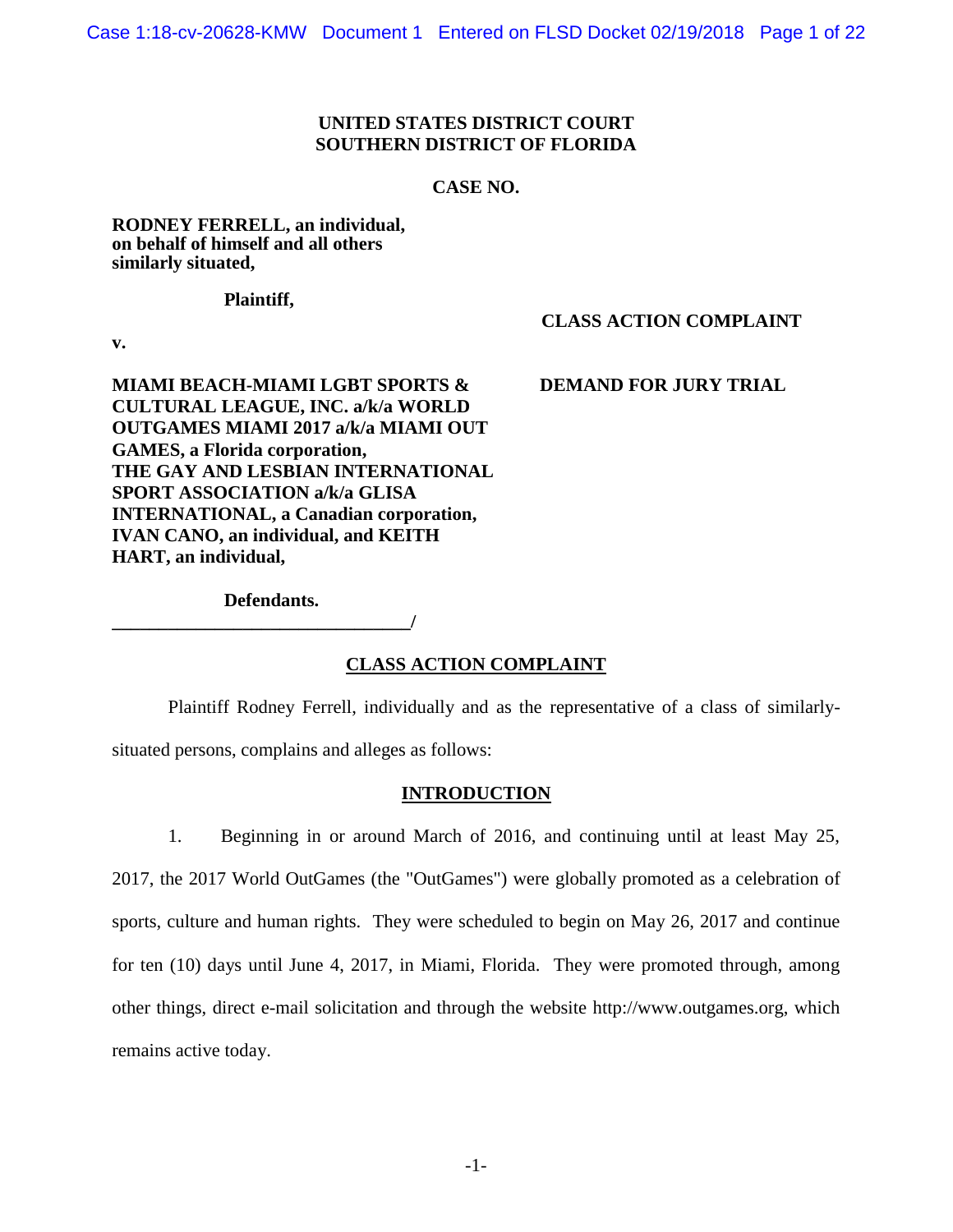2. Organizers promoted the OutGames by claiming it would feature "15,000 athletes in Miami." Organizers promised participants the opportunity to compete in dozens of different sports, and that the events would "bring competitors world-wide to South Florida for the physical challenge and top notch competition, as well as comradery [sic] and friendship." Indeed, while the athletic competition was to take place in Florida, the participants were overwhelmingly not from Florida. Delegations representing different geographic regions were to travel to Florida to compete in this Olympic-style sporting event.

3. Organizers also promised and promoted a three-day-long Global Conference on Human Rights featuring "over 50 speakers," a Cultural Program featuring "over 100+ events to provide a platform and opportunity for all to experience the richness and depth of the art, dance, music, literary and vocal music offerings from around the world," and an Opening Ceremony to include performances by celebrities such as Omar Sharif Jr., Tito Puente Jr., Envee, David Hernandez and Kristine W.

4. In March of 2017, the OutGames had approximately two thousand (2,000) registrants, far too few to reach the promised 15,000 athletes in Miami, but organizers continued to promote a massive global sporting event.

5. On or about March 24, 2017, Michael Goodman, a spokesperson for the OutGames, publicly stated that the OutGames would not be canceled and guaranteed that the cancelation of any particular sporting event would be announced by no later than April 1, 2017.

6. No sporting event was canceled before April 1, 2017, or at any time prior to the opening date of the OutGames.

-2-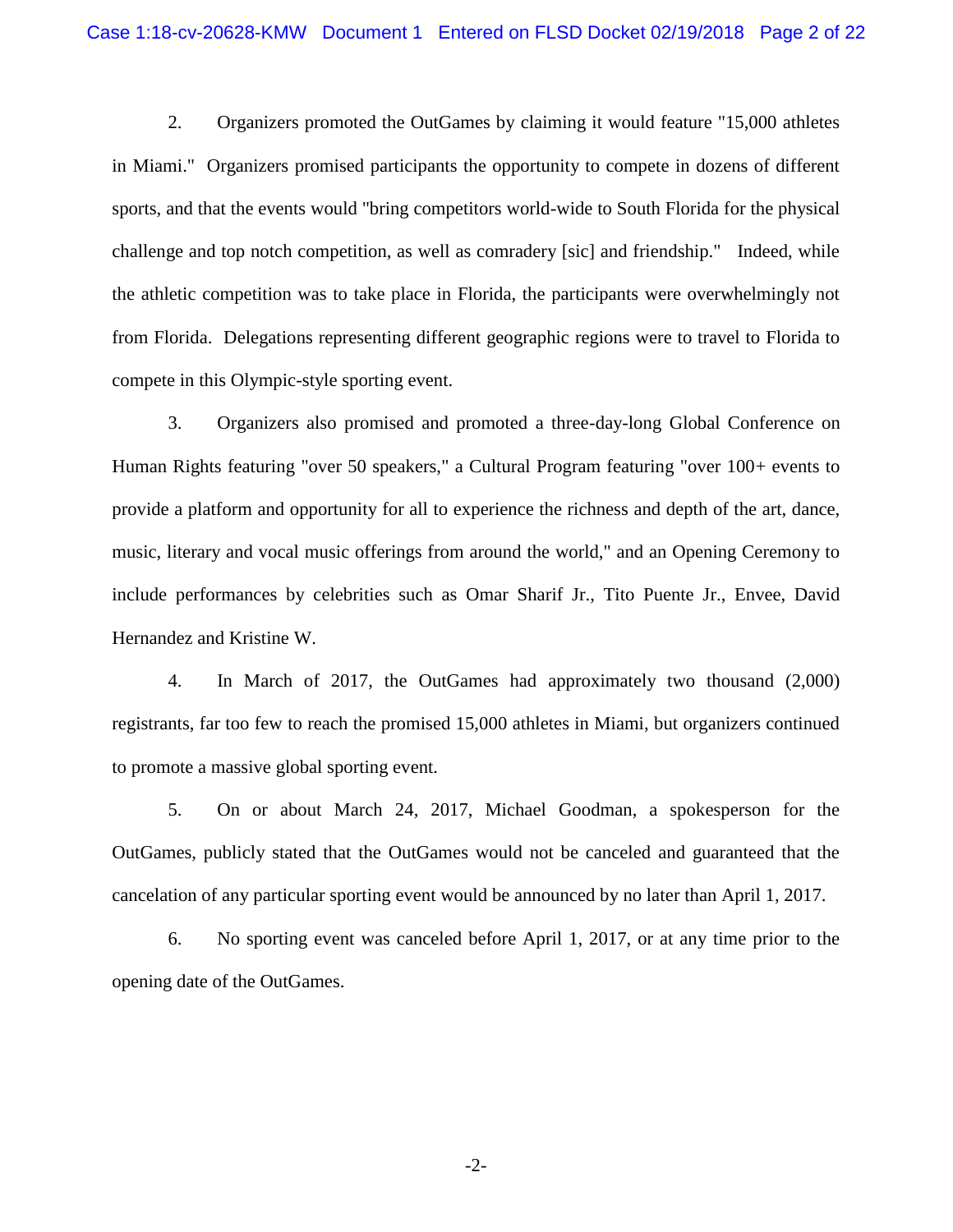7. In fact, in a public interview with *Miami Beach Community Newspapers<sup>1</sup>* published three days before the first day of the OutGames, the founder of the event, Ivan Cano, stated, among other things*,* that the OutGames would proceed and that (emphasis added):

- "With registrants from **59 countries**, World OutGames will be a life-changing experience that will inspire, motivate and celebrate the human spirit";
- "Our Culture pillar is shaping up to be an amazing program. Attendees will enjoy various cultural happenings **planned over the 10-day long event**. . .";
- "As we near the kick-off to this event, each day brings an exciting, new challenge. Thanks to the help of our staff, volunteers, individual and corporate supporters and the City of Miami Beach, **the momentum continues to give me the certainty that this will be a successful, well-attended 10-day event**"; and

# "**World OutGames events start on May 26 and the opening ceremonies kick off our sporting events on Saturday, May 27**."

8. But the OutGames were actually, in the grand tradition of the notorious Fyre Festival, both a sham and a miserable failure. The representations of the OutGames organizers were lies. None of the Defendants had the capacity to host, organize, or oversee the OutGames. Each of Defendants knew the OutGames lacked the financial capacity to cause the event to proceed.

9. Then, inevitably, as Defendants had known for months would happen and lied about all along, on May 26, 2017, all of the sporting events except soccer, aquatics, and country western dance were canceled. The Opening and Closing Ceremonies were canceled. The Global

1 <https://miamibeachvca.wordpress.com/2017/05/05/world-outgames-miami/>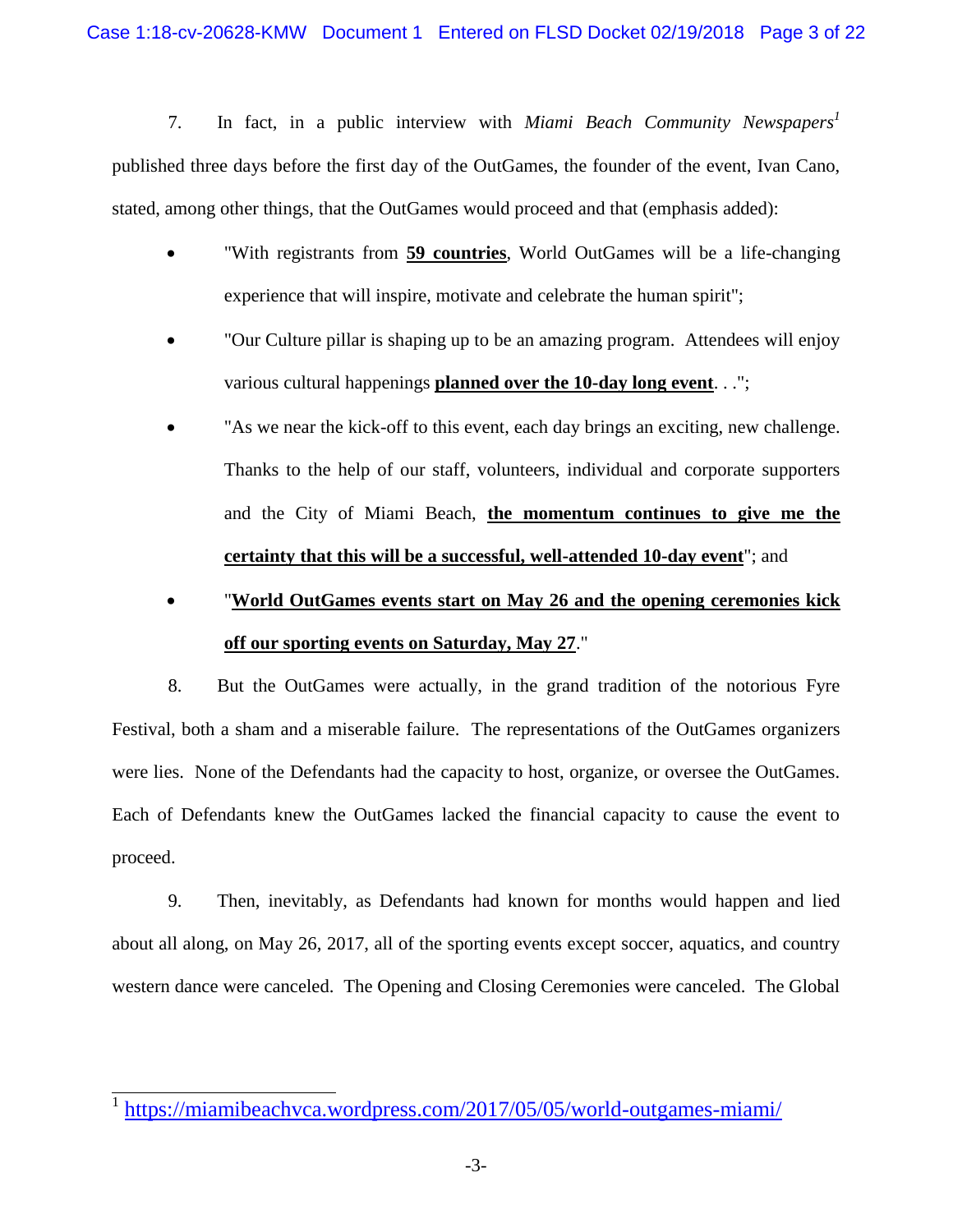Conference on Human Rights was reduced to a single-day affair undeserving of that lofty name, and the Culture event was mostly scrapped.

10. This was communicated by the OutGames in a statement dated May 26, 2017, long after competitors had streamed into Miami to participate in the OutGames, which began that day.

11. The statement read, in its entirety: "It is with deep regret that due to financial burdens, World OutGames must cancel its sports programming and Opening and Closing Ceremony with the exception of soccer, aquatics and country western dance. The Human Rights Conference and cultural programs will continue as planned. We thank everyone who has supported the effort and apologize to those who will be impacted by this difficult decision."

12. This left thousands of competitors stuck with nonrefundable plane tickets, hotel reservations, expended vacation days, and travel reservations. Other competitors had the same reservations, which while technically refundable were subject to penal cancellation provisions. All of these damages were caused by the competitors' justified reliance upon the misrepresentations, concealments and fraud of the Defendants.

13. The statement itself, couched as an explanation of events to OutGames registrants and attendees, was still a lie.

14. In reality, the OutGames was required to pay a \$5,000 special event deposit to Miami Beach, but it never paid the deposit. The OutGames was required to submit proof of insurance and permit applications to Miami Beach by no later than May 12, 2017, but it never did so. As of the first day of the event, the OutGames did not have a special event permit, site plans for any of the 7 locations the OutGames purported to require, or insurance for the event. Each of these was necessary to the OutGames, but could not be procured.

-4-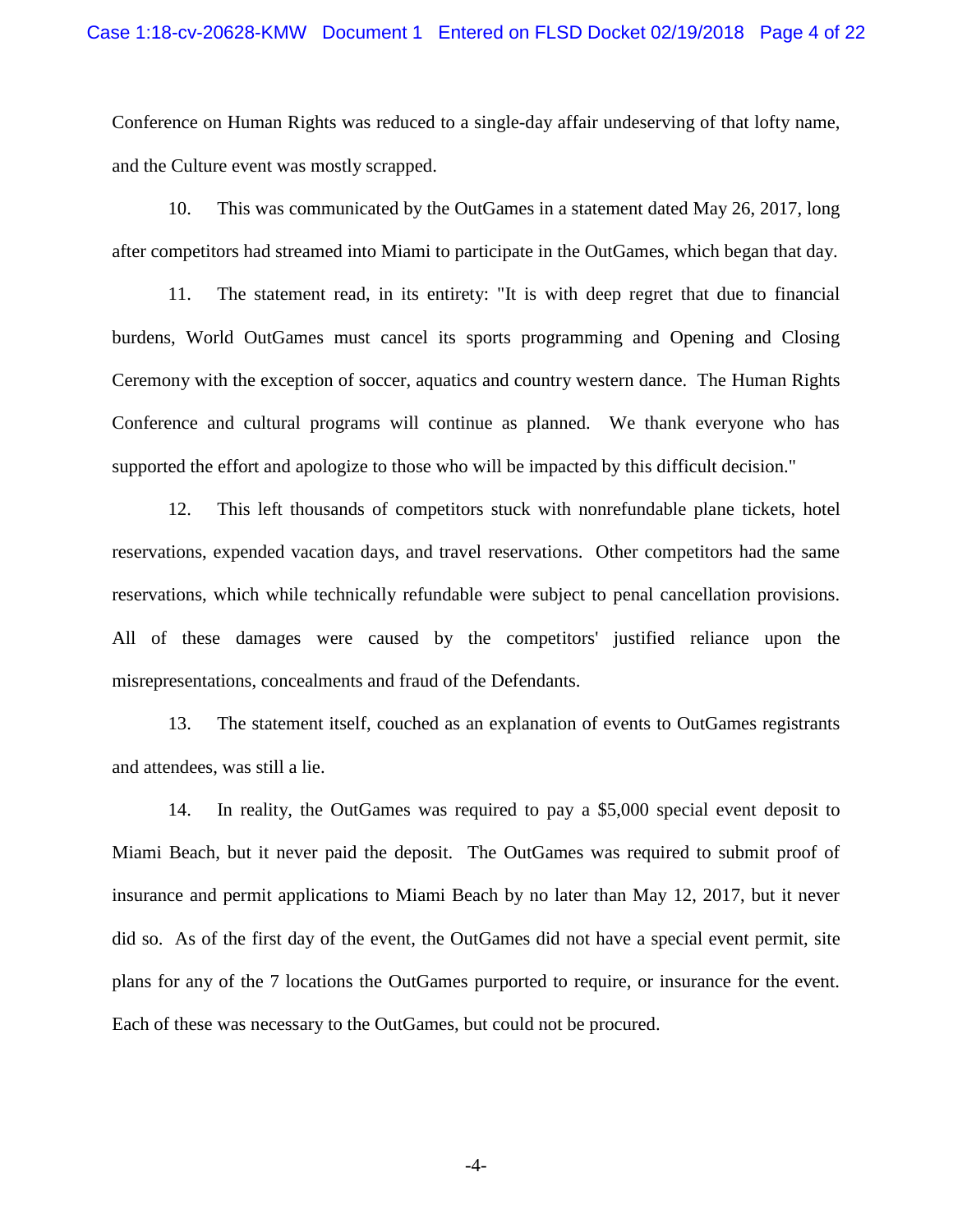15. Every representation indicating that the OutGames would go forward was a lie. It was impossible all along, and Defendants knew it.

16. The final insult is that Defendants have made no attempt at paying refunds or compensation to OutGames registrants or attendees. The damages registrants and attendees have suffered because of the cancellation of the OutGames far exceed the financial costs they have been forced to bear.

17. Plaintiff brings this class action on behalf of all OutGames registrants and attendees defrauded, misled, and wronged by Defendants, and seeks damages in excess of \$5,000,000 on behalf of himself and the Class.

#### **JURISDICTION AND VENUE**

18. This Court has original jurisdiction over this action under the Class Action Fairness Act, 28 U.S.C. § 1332(d), because this is a class action in which there are more than one hundred and fifty (150) members of the proposed class, members of the proposed class are citizens of states different from the states in which the defendants are citizens, other members of the proposed class are citizens or subjects of a foreign state while defendants are citizens of a U.S. state, and the aggregate amount in controversy, exclusive of interest and costs, exceeds five million dollars (\$5,000,000).

19. This Court has supplemental jurisdiction over Plaintiff's state claims under 28 U.S.C. § 1367 because those claims derive from a common nucleus of operative facts.

20. Venue is proper in this Court pursuant to 28 U.S.C. § 1391. Defendants marketed to customers in this District. Defendants succeeded in soliciting a large delegation of athletes from the Southern District of Florida to pay to (a) register for; (b) travel to; (c) train for; and (d) participate in the OutGames, with all such purchases entered into by that delegation made within

-5-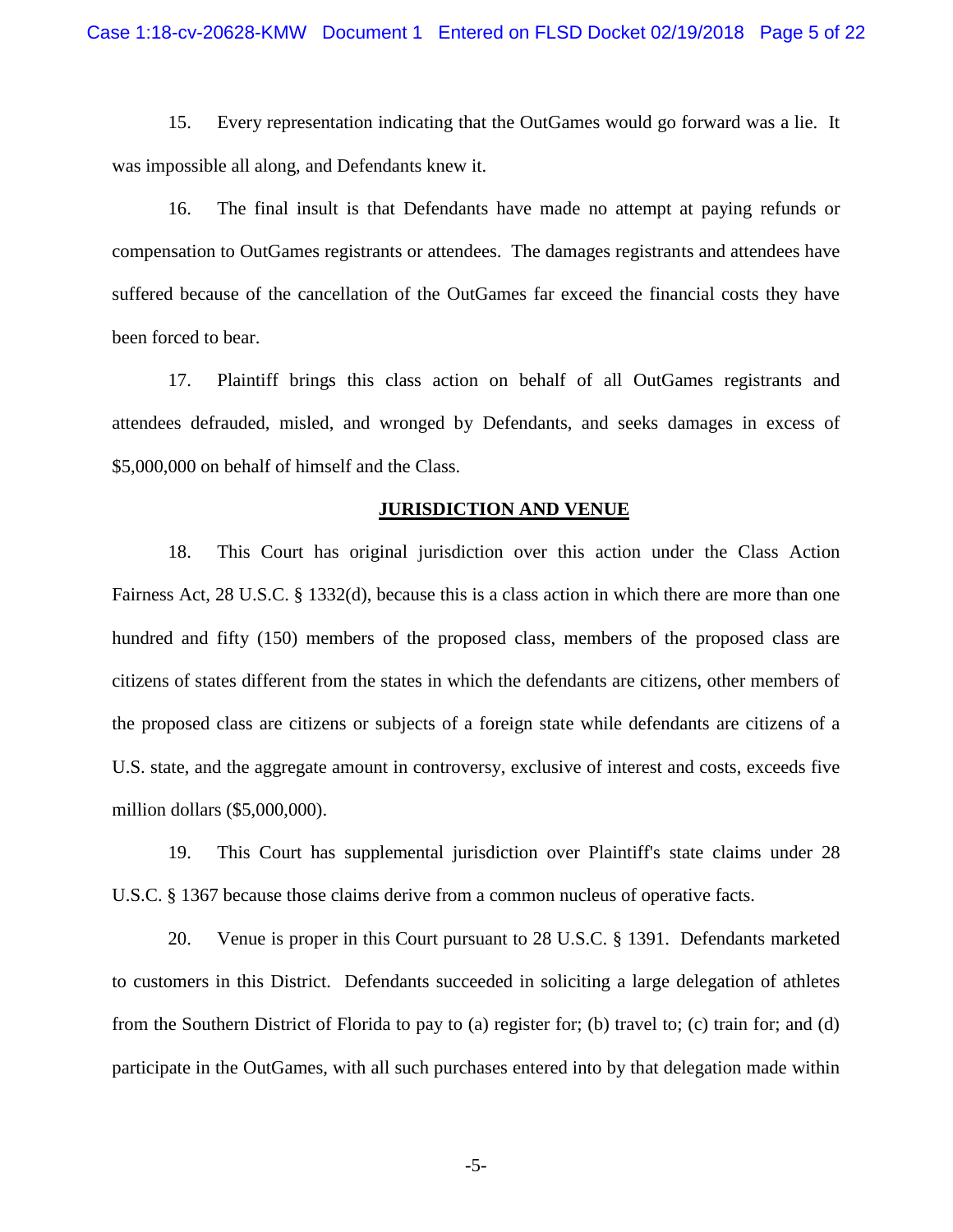the Southern District of Florida. With absent class members scattered across the country – delegations from a myriad of cities and states paid to (a) register for; (b) travel to; (c) train for; and (d) participate in the OutGames based on claims made on the Internet – on information and belief, one of the largest, if not the largest constellation of putative class members targeted and affected by the conduct at issue, venue is proper under  $28 \text{ U.S.C.}$  §  $1391(b)(2)$ .

21. Defendants intentionally availed themselves to the laws within this District, conducted substantial business in this District by marketing the OutGames within this District and transacting business with participants residing in this District, and are subject to personal jurisdiction in this District.

#### **PARTIES**

22. Plaintiff Rodney Ferrell is a resident of Los Angeles County, California, and a citizen of the State of California.

23. Defendant Miami Beach-Miami LGBT Sports & Cultural League, Inc. a/k/a World OutGames Miami 2017 a/k/a Miami Out Games (the "OutGames Corp." or "OutGames") was, at all times relevant to this action, a business entity incorporated under the laws of the State of Florida.

24. Defendant The Gay and Lesbian International Sport Association  $a/k/a$  GLISA International ("GLISA") was, at all times relevant to this action, a business entity incorporated under the laws of the Province of British Columbia in the foreign state of Canada. GLISA licensed the right to host the fourth OutGames event to OutGames Corp, then stood by as the OutGames failed while concealing that failure from registrants and attendees until after the postopening cancellation of the OutGames.

-6-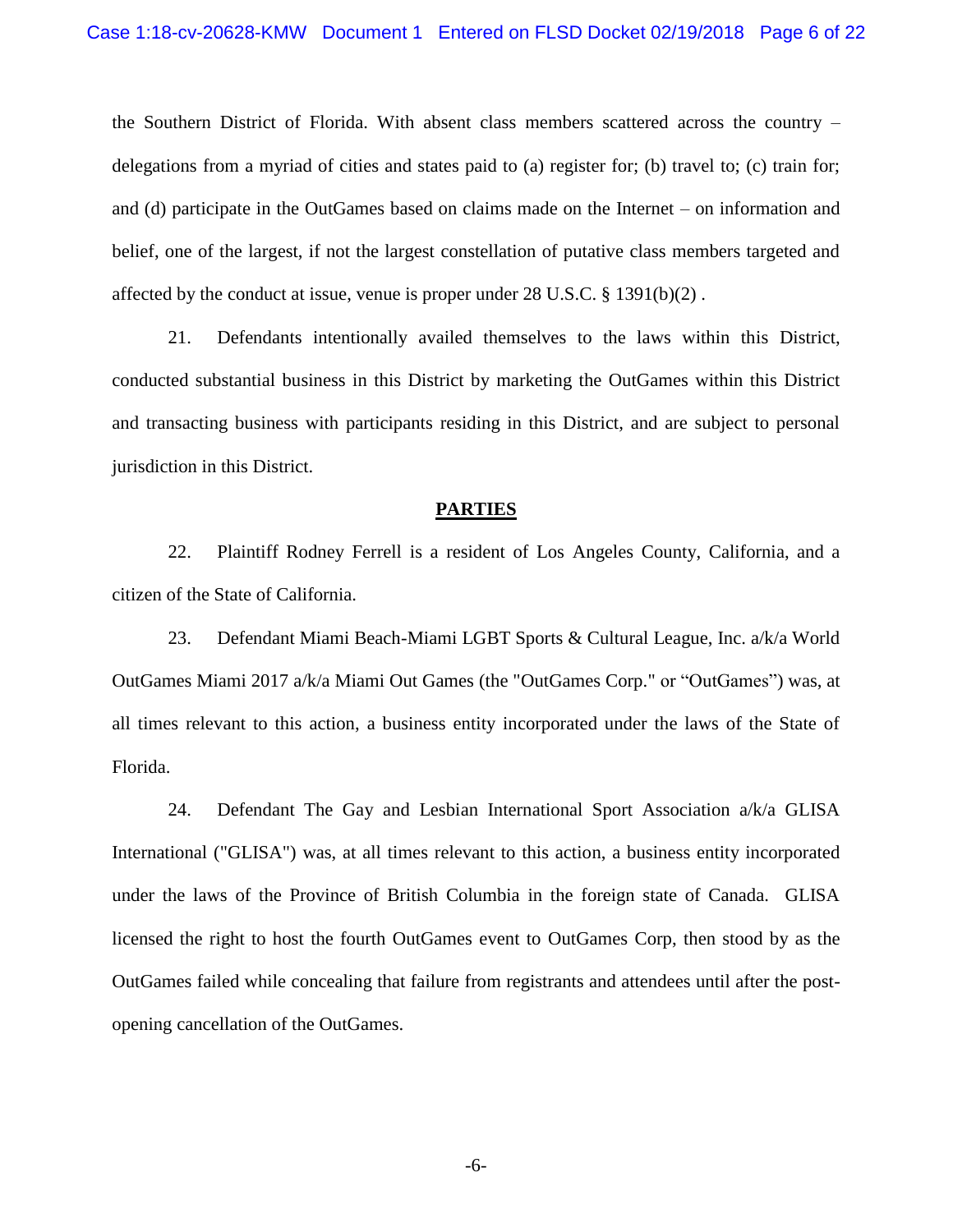25. Defendant Ivan Cano is a resident of Miami-Dade County, Florida, and a citizen of the State of Florida. He served as the founder of OutGames Corp and as one of the public promotional spokespeople for the OutGames.

26. Defendant Keith Hart is a resident of Miami-Dade County, Florida, and a citizen of the State of Florida who participated in the organization and production of the OutGames as the OutGames Corp.'s Chief Financial Officer.

27. At all relevant times, each of the Defendants was acting as an agent, servant, employee, or representative of Defendants, and, in doing the things alleged in this Complaint, was acting within the course and scope of their agency, service, employment, or joint venture.

#### **GENERAL ALLEGATIONS**

28. Defendants aggressively – and cynically – marketed the OutGames as an elaborate global event in celebration of sporting competition, cultural sensitivity and harmony, and community. It purported to star dozens of public intellectuals, numerous performing artists, an inclusive and celebratory opening and closing ceremony, and ten days of athletic competition in a swath of athletic events.

29. Registration packages cost approximately \$250.

30. Plaintiff Rodney Ferrell, having reviewed these promotional materials, purchased a registration package, airfare to Miami, hotel reservations at sponsoring hotel and OutGames hotel headquarters The Ritz-Carlton South Beach, and rental car reservations for the approximate sum of \$4,100. Plaintiff also took a full week of vacation time from work. He was registered for two tennis events.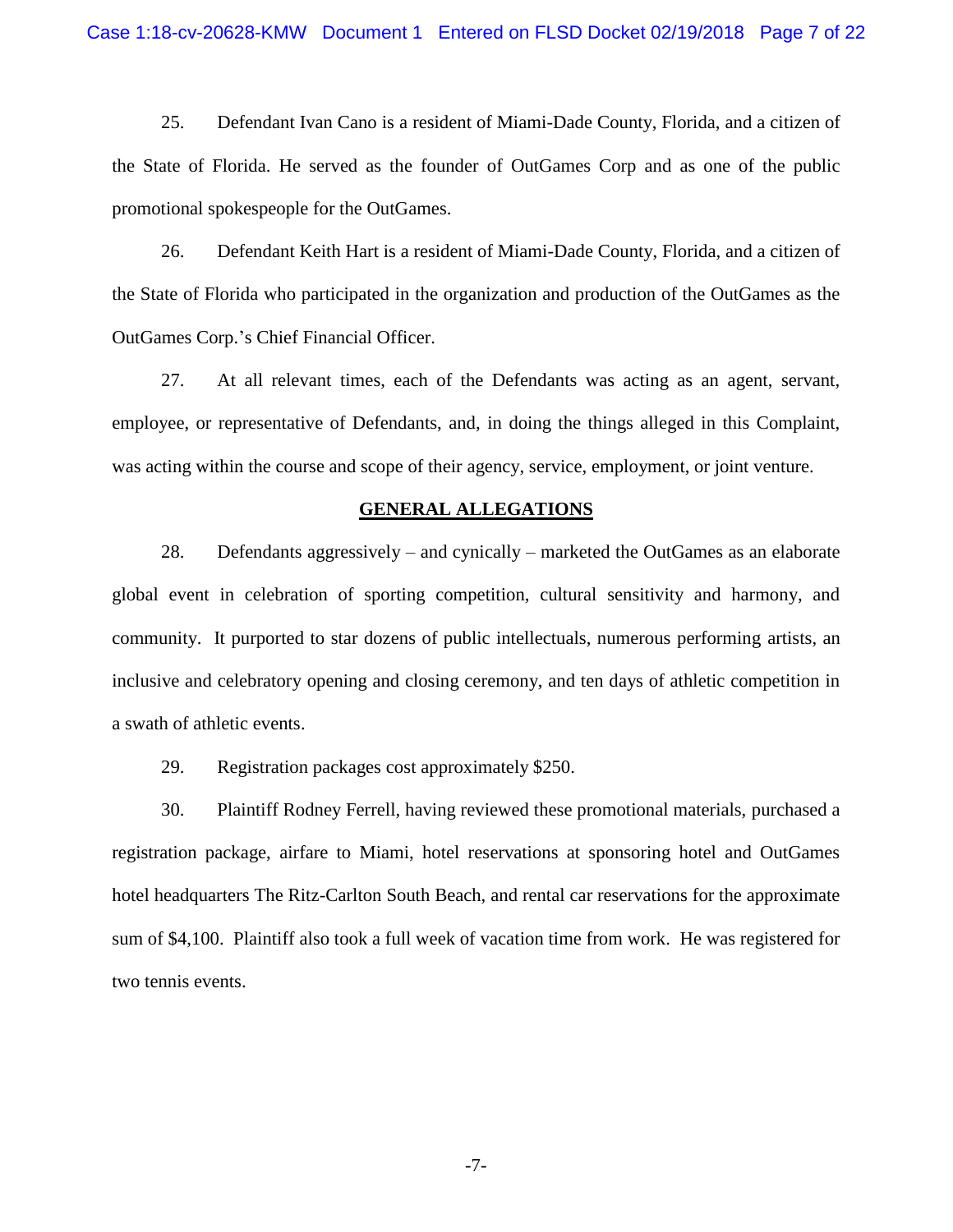31. Plaintiff made the foregoing purchases and the vacation request between December of 2016 and May of 2017, in reliance upon the promotional representations and subsequent guarantees that the OutGames would proceed contained herein.

32. Plaintiff enthusiastically trained for the tennis events in the months leading up to the OutGames.

33. Plaintiff received the May 26, 2017 cancellation statement too late to cancel or miss his flight, and too late to cancel the foregoing reservations. The tennis events Plaintiff was registered to compete in were canceled. The Opening Ceremony was canceled. Plaintiff had paid for a trip to Miami that he never would have paid for but for the lies and concealments of Defendants.

34. Approximately 2,000 registrants and attendees faced the same fate. Registered athletes were milling about the host hotel, the event sites, and the registration desk, dumbfounded that an event promoted to be beginning on May 26, 2017 was instead being **canceled** on May 26, 2017, just three days after Mr. Cano proudly touted the "momentum" and "certainty" of its success over ten days.

35. By the time Plaintiff arrived in Miami, GLISA had released its own mea culpa press release to registered attendees. GLISA was "shocked and disappointed to learn today that World OutGames Miami 2017 could not obtain permits to allow many of the planned activities to proceed." GLISA was clear about throwing OutGames Corp under the bus: "Under the license agreement entered into with World OutGames Miami 2017 (the host city organization in Miami), they had sole and full responsibility for all planning and execution related to delivery of the event." GLISA acknowledged that "[t]housands of participants ha[d] traveled to Miami from around the world to be a part of the 4th World OutGames."

-8-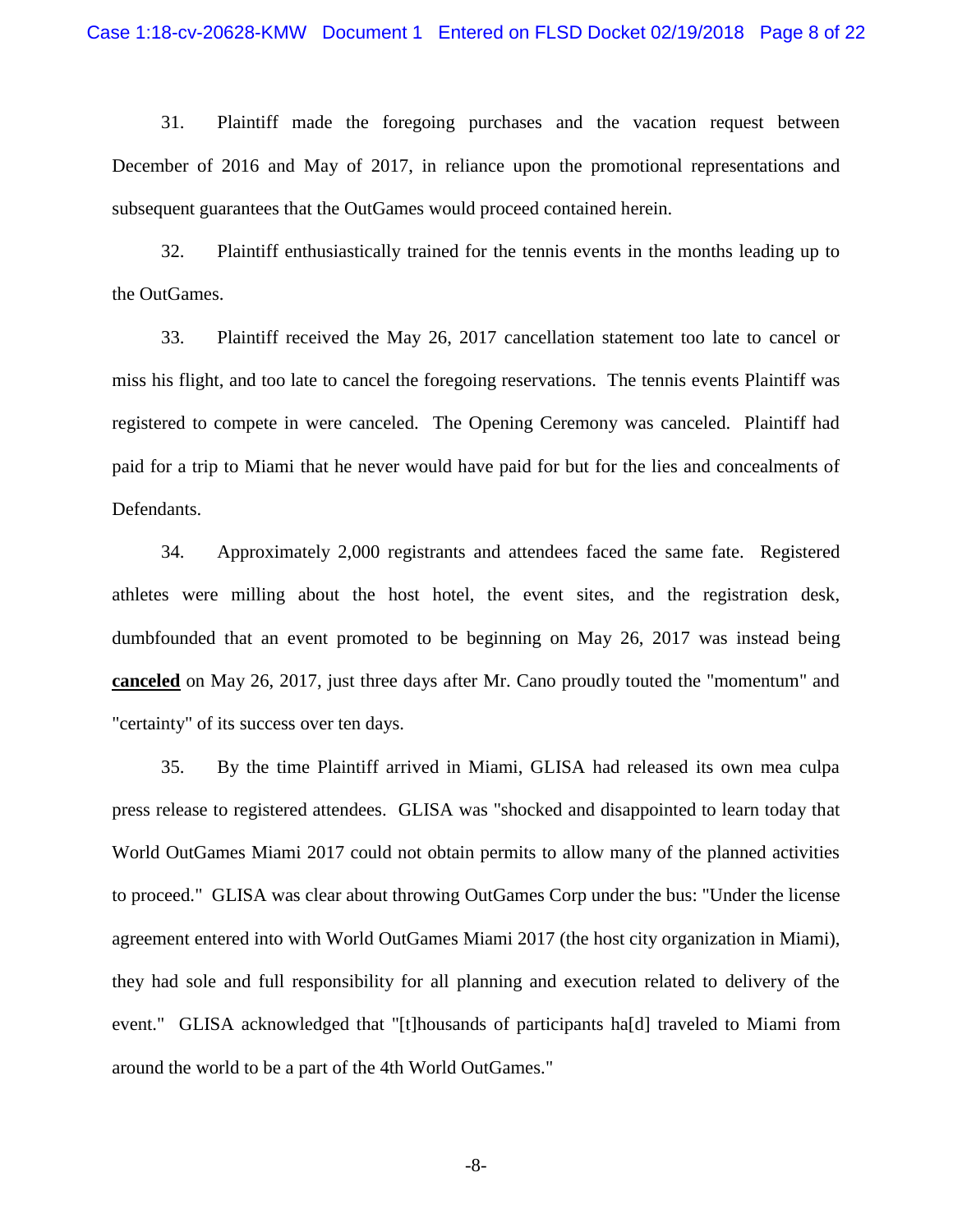36. Finally, on June 9, 2017, GLISA issued a second public statement in which it stated that it "deeply regret[s] Miami OutGames organizers' failure to comply with the scheduled sports, and our own limitations with regards to local oversight over the delivery of such scheduled sports program." GLISA explained that OutGames Corp and other Defendants had promised further answers and explanations regarding how OutGames came to be a fraudulent and spectacular failure, but not before the City had completed its "official audit of OutGames  $\mathrm{Corp}^{n^2}$ 

37. GLISA had successfully run previous World OutGames in or about 2006, 2009, and 2013. GLISA's and the previous World OutGames' reputation was known by Plaintiff, the Class, and certain segments of the public, which reputation was a significant factor in Plaintiff's and Class Members' decision to participate in the 2017 OutGames. Plaintiff and the Class reasonably believed that the 2017 OutGames were operated by GLISA.

38. GLISA received payments from OutGames Corp related to the 2017 OutGames. OutGames Corp however, quickly fell behind in its payments to GLISA as OutGames Corp's financial situation became increasingly dire. GLISA was thus fully aware of OutGames Corp's precarious financial position, yet it did nothing to inform Plaintiff or the Class Members of the potential problems with the 2017 OutGames. Instead, GLISA continued to market and promote the 2017 OutGames and lead Plaintiff and the Class to believe that the 2017 OutGames would go ahead as planned.

39. In addition to receiving payments for the 2017 OutGames, GLISA held itself out as an organizer of the World OutGames. On information and believe GLISA approved, ratified, and/or was complicit in all relevant conduct of OutGames Corp, and exerted day-to-day control

 $\overline{2}$ *See* [http://dermodynamics.com/GLISA/MiamiOutgamesAudit.pdf](dermodynamics.com/GLISA/MiamiOutgamesAudit.pdf)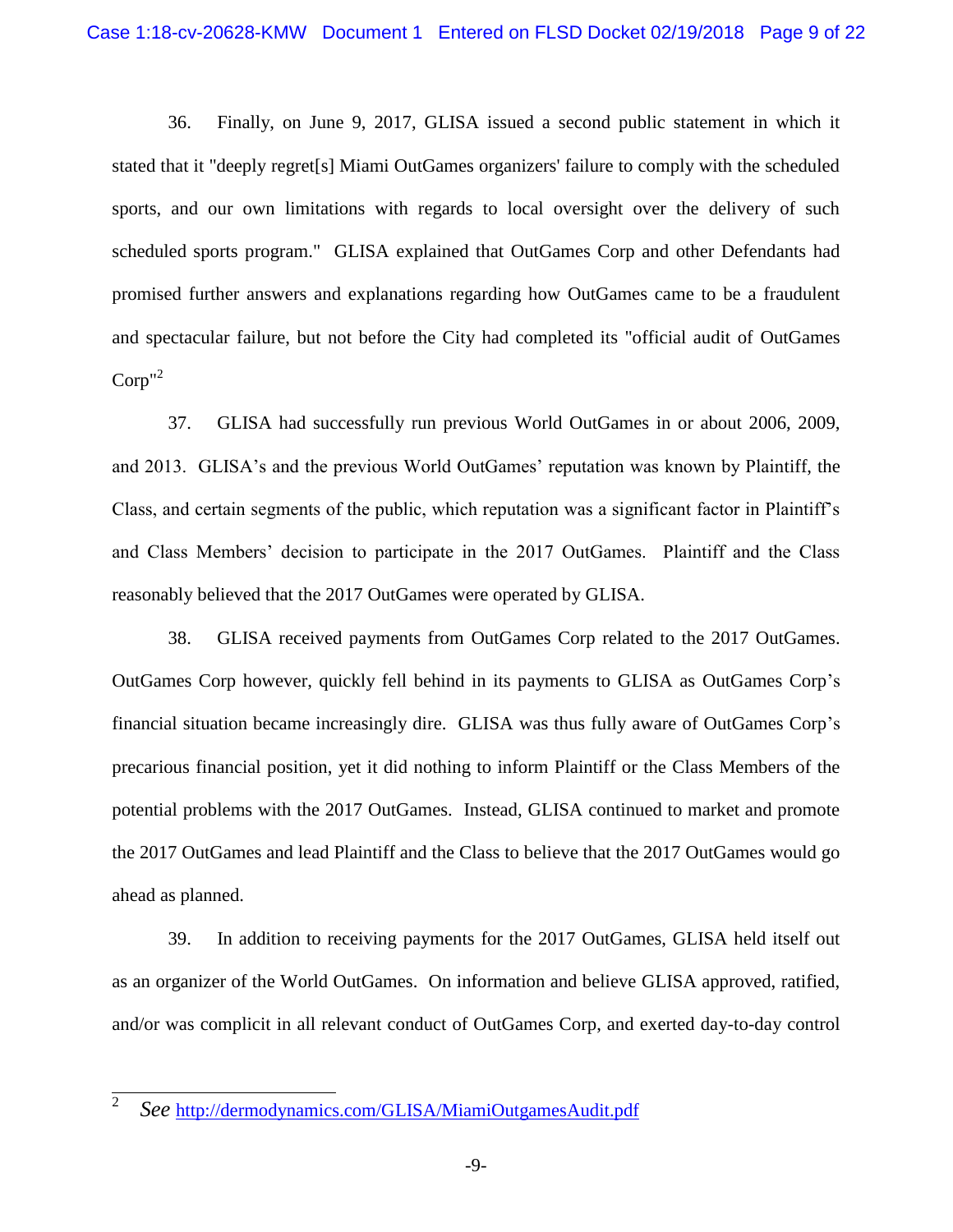over OutGames Corp Moreover, OutGames Corp had actual and apparent authority to act as the agent of GLISA, and did so act.

40. Like Plaintiff, the Class likewise registered for the OutGames and expended time and monies to travel to Florida only to find that the OutGames were canceled.

41. Defendants Hart and Cano used the OutGames and OutGames Corp. for fraudulent purposes. Defendant Cano knew long before the cancellation of the OutGames was announced that the games could not and would not go forward. Rather than share this information with Plaintiff and the Class, Defendant Cano withheld the information so that he could become personally enriched by the registration fees and other monies paid by Plaintiff and the Class to attend the OutGames.

42. Similarly, Defendant Keith Hart, OutGames Chief Operating Officer, knew long before the cancellation of the OutGames was announced that the games could not and would not go forward. Rather than share this information with Plaintiff and the Class, Defendant Hart withheld the information so that he could become personally enriched by the registration fees and other monies paid by Plaintiff and the Class to attend the OutGames.

43. Defendants Hart and Cano ("Individual Defendants") failed to maintain sufficient, complete, and organized financial documentation for OutGames Corp, which on information and belief led to commingling of funds and the use of OutGames Corp funds for their own personal use, to the extent that the separate identities of the corporation and the individuals ceased to exist. Moreover, the Individual defendants failed to adequately capitalize OutGames Corp. Accordingly, the corporate veil should be pierced.

-10-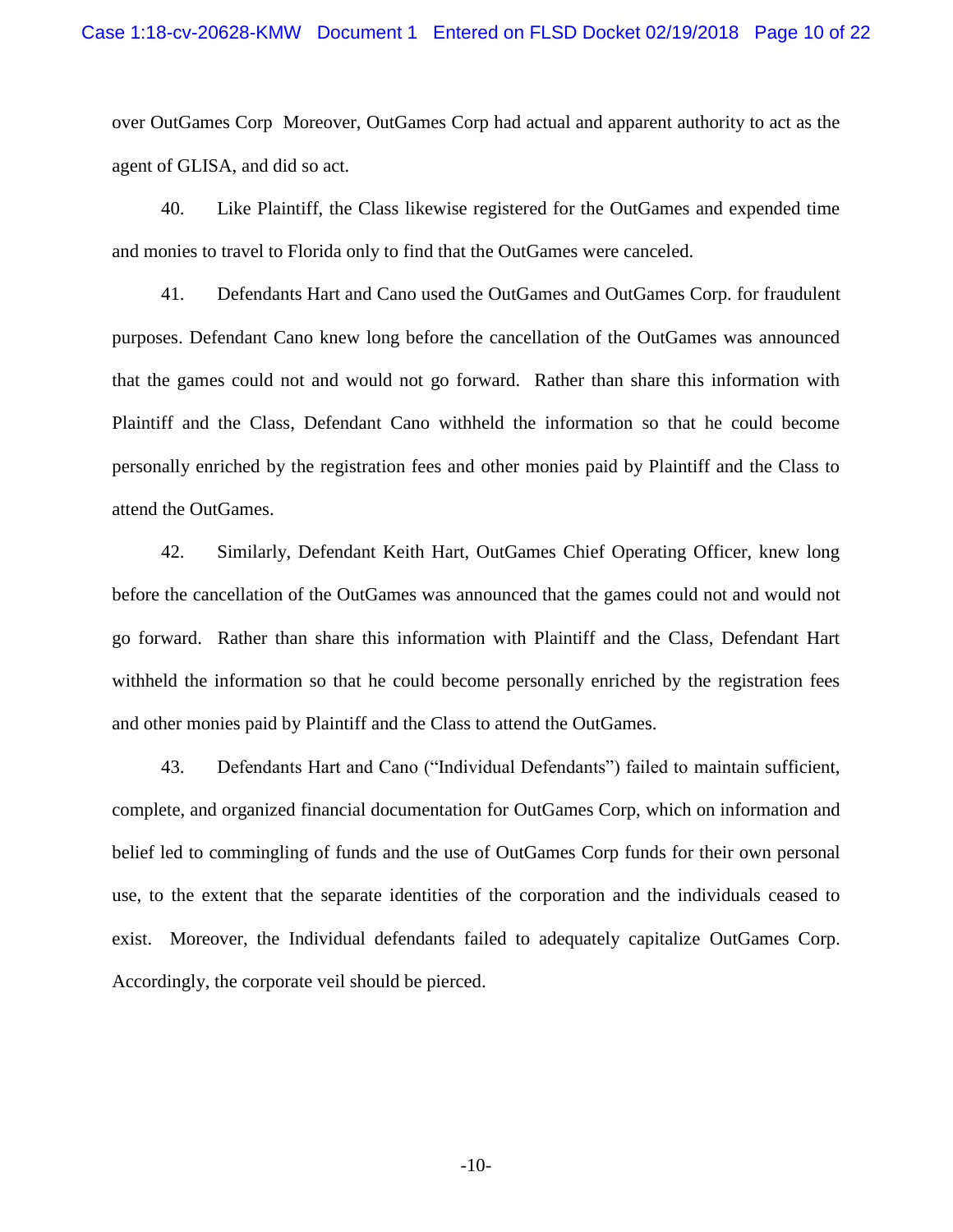44. Individual Defendants, who were responsible for all financial matters related to OutGames Corp, spent almost half the company's revenues—more than \$600,000—on consulting, advertising, and promotional fees.

45. Individual Defendants were responsible for obtaining federal tax-exempt status for OutGames Corp, yet they failed to apply for, much less obtain, tax-exempt status for the organization. Nevertheless, Individual Defendants continued to hold OutGames Corp out as a tax-exempt organization, intentionally misleading the public, donors, competitors, sponsors, and vendors.

46. Individual Defendants organized and were personally enriched by so-called "fundraising" events that, in actuality, ended up costing the OutGames Corp money instead of generating revenue. On information and belief, these events were never calculated to raise money for OutGames Corp but were, instead, held for the sole benefit of Individual Defendants and their friends, family, and acquaintances.

47. Defendant Cano personally enriched himself by taking payments from OutGames Corp totaling more than \$100,000. These payments were not properly authorized, documented, or reported to relevant taxing authorities. The payments Defendant Cano received were not legitimate payments for actual work performed, did not reflect the fair value of work performed, and were out of proportion to the operating budget of OutGames Corp In addition to the payments received by Defendant Cano for supposed work performed, Defendant Cano also received kickbacks for helping to solicit donations. These kickbacks were not approved by OutGames Corp's Board of Directors and were not disclosed to Plaintiff, the Class, donors, or the public.

-11-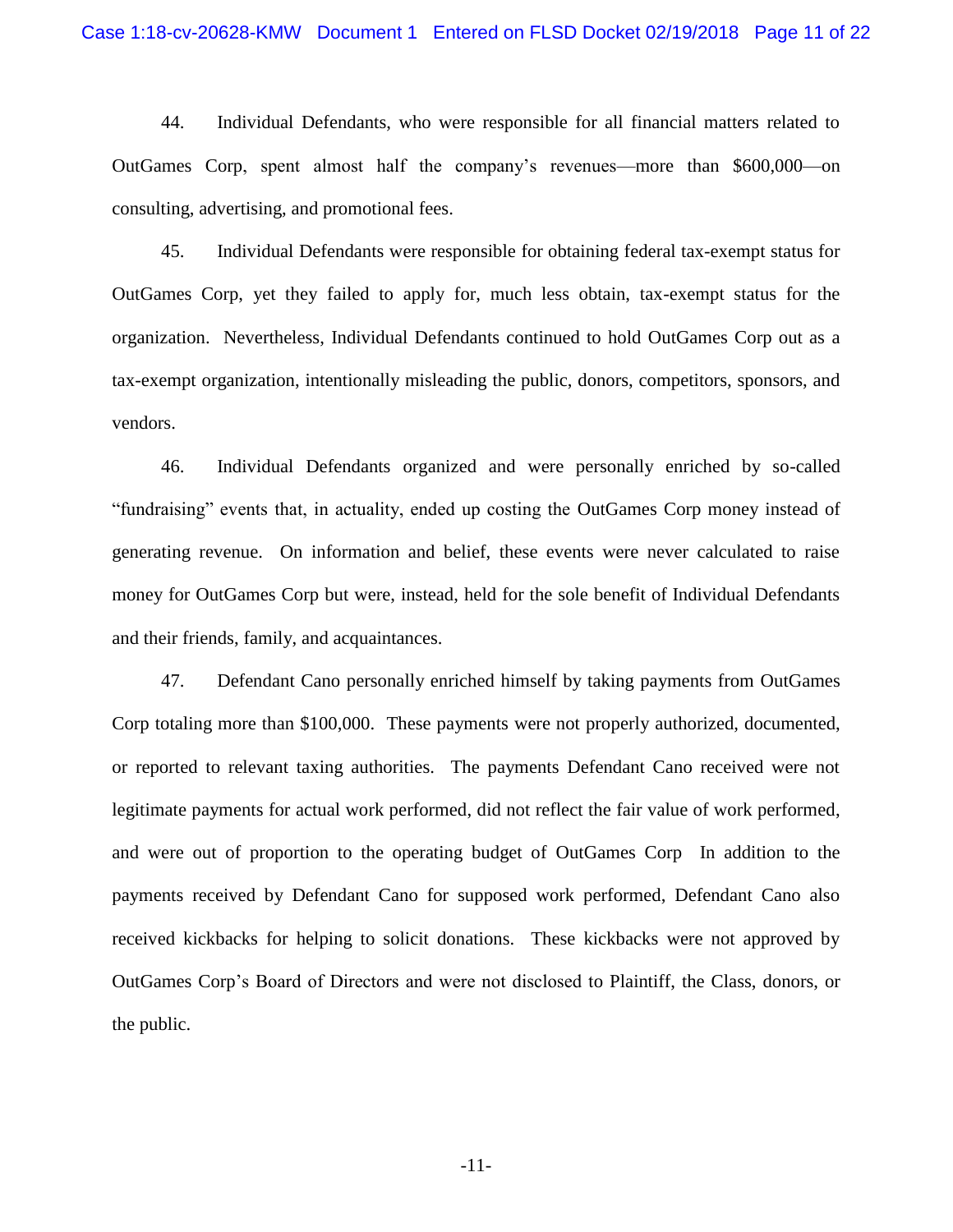48. Defendant Cano personally enriched himself by taking payments from OutGames Corp as reimbursement for expenditures Cano made for purported OutGames Corp expenses. Defendant Cano and OutGames Corp failed to properly document or justify these expenses and, on information and belief, these expenses were not legitimate business expenses for OutGames Corp On at least two occasions, Defendant Cano received *double* reimbursement for a claimed expense that resulted in an unjustified enrichment of Defendant Cano at the expense of OutGames Corp and its then and future creditors.

49. Defendant Hart personally enriched himself by taking payments from OutGames Corp totaling more than \$60,000 as reimbursement for expenditures Hart made for purported OutGames Corp expenses. Defendant Hart and OutGames Corp failed to properly document or justify these expenses and, on information and belief, these expenses were not legitimate business expenses for OutGames Corp Defendant Hart also made at least one short term loan to OutGames Corp, which loan was not an arms-length transaction.

50. Defendant Hart was responsible for maintaining and reconciling OutGames Corp's bank accounts. But Defendant Hart failed to reconcile the bank accounts for more than a year leading up to the cancelation of the 2017 OutGames. Defendant Hart's mismanagement of OutGames Corp's funds and failure to perform his duty to oversee proper financial accounting was one direct cause of the failure of the 2017 OutGames.

51. Defendant Hart was vested with unfettered authority to approve expenses and unilaterally sign checks on behalf of OutGames Corp Had there been proper, independent oversight of OutGames Corp's finances, many of the issues outlined above could have been avoided. Among other problems, Defendant Hart's sloppy and incomplete recordkeeping for

-12-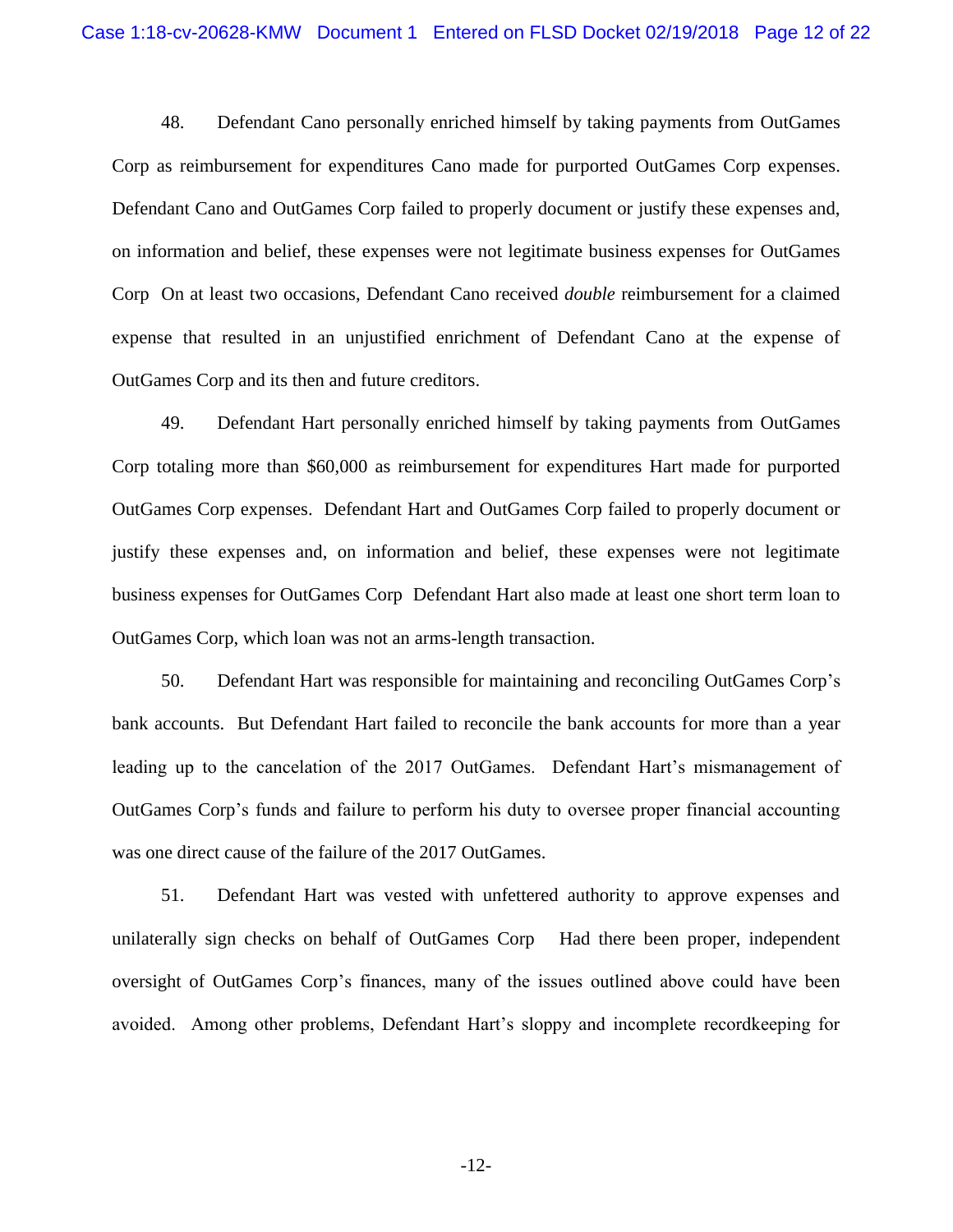OutGames Corp make it difficult to determine the full extent of wrongdoing and self-dealing by Defendants.

52. The Individual Defendants knew that the 2017 OutGames were doomed long before the events were canceled. Yet they did nothing to inform Plaintiff, the Class, competitors, or anyone else about the problems facing the 2017 OutGames. In fact, Individual Defendants continued to mislead Plaintiff, the Class, and the public by promoting the 2017 OutGames mere days before their cancelation.

#### **CLASS ACTION ALLEGATIONS**

53. A class action is the proper form to bring Plaintiff's and the Class Members' claims under FRCP 23. The potential class is so large that joinder of all members would be impractical. Additionally, there are questions of law or fact common to the class, the claims or defenses of the representative parties are typical of the claims or defenses of the class, and the representative parties will fairly and adequately protect the interests of the class.

54. Plaintiff brings this nationwide class action on behalf of himself and all members of the following class: All persons who registered for the 2017 World OutGames.

55. This action satisfies all of the requirements of Federal Rules of Civil Procedure, including numerosity, commonality, typicality, adequacy, predominance, and superiority.

56. **Numerosity**: The Members of the Class are so numerous that joinder of all members is impractical. While the exact number of class members remains unknown at this time, upon information and belief, the class includes thousands of people. While the exact number is not known at this time, it is easily and generally ascertainable by appropriate discovery.

57. **Commonality and Predominance:** There are many common questions of law and fact involving and affecting the parties to be represented. These common questions of law

-13-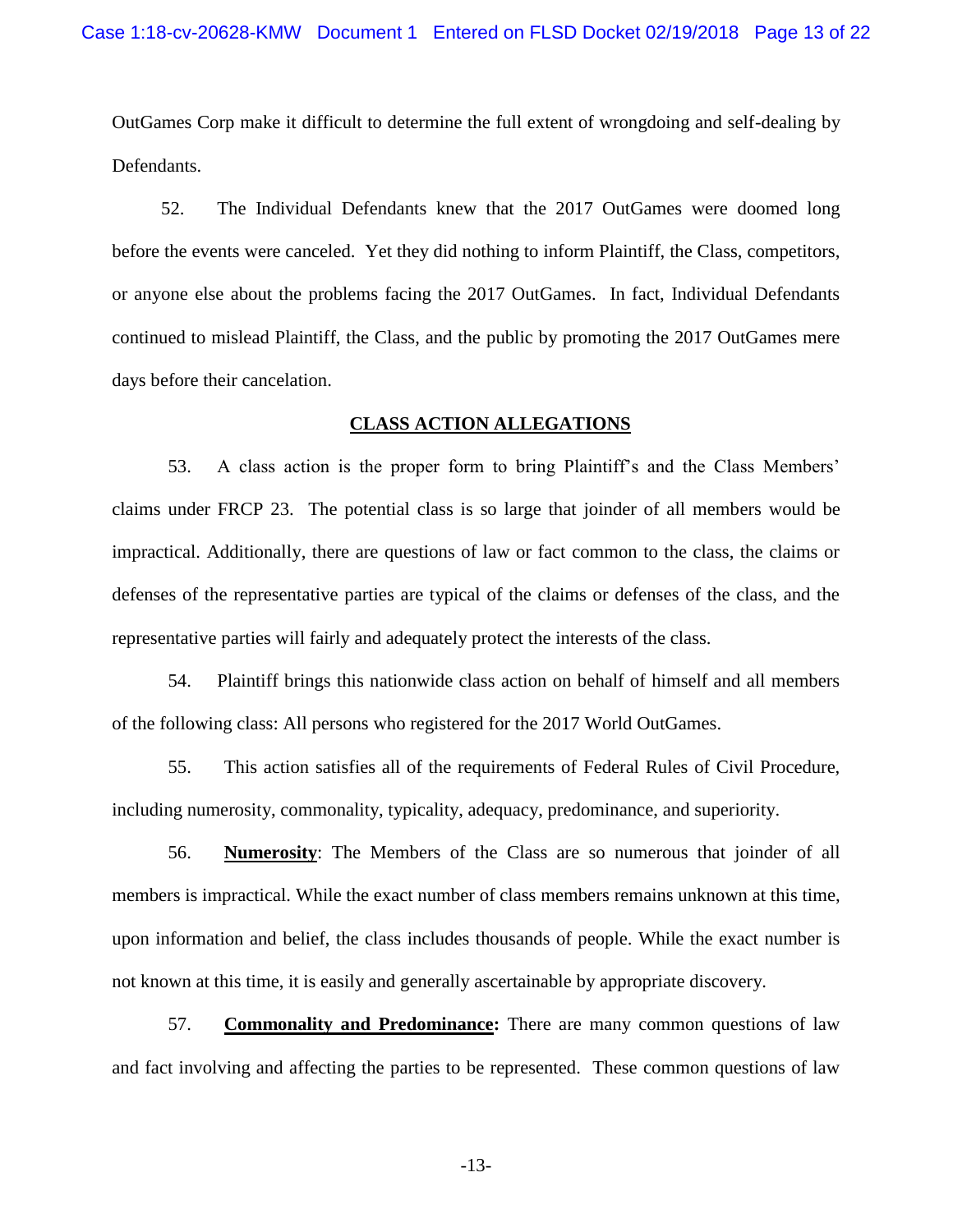or fact predominate over any questions affecting only individual members of the Class. Common questions include, but are not limited to, the following:

(a) Whether Defendants knew that the 2017 OutGames would be canceled and/or severely limited prior to the date they announced such information;

(b) When the Defendants knew that the 2017 OutGames would be canceled and/or severely limited;

(c) Whether Plaintiff and the Class entered contracts with Defendants;

(d) Whether Defendants breached the contracts;

(e) Whether Defendants' conduct was unfair and deceptive; and

(f) Whether Defendants were unjustly enriched.

58. **Typicality:** Plaintiff's claims are typical of those of the other Class Members because, *inter alia*, all members of the Class were injured through the common misconduct described above and were subject to Defendants' unfair and unlawful conduct.

59. Plaintiff is advancing the same claims and legal theories on behalf of himself and all members of the Class.

60. **Adequacy of Representation:** Plaintiff will fairly and adequately represent and protect the interests of the Class in that he has no disabling conflicts of interest that would be antagonistic to those of the other members of the Class.

61. Plaintiff seeks no relief that is antagonistic or adverse to the members of the Class, and the infringement of the rights and the damages he has suffered are typical of other Class members.

62. Plaintiff has retained counsel experienced in complex consumer class action litigation, and Plaintiff intends to prosecute this action vigorously.

-14-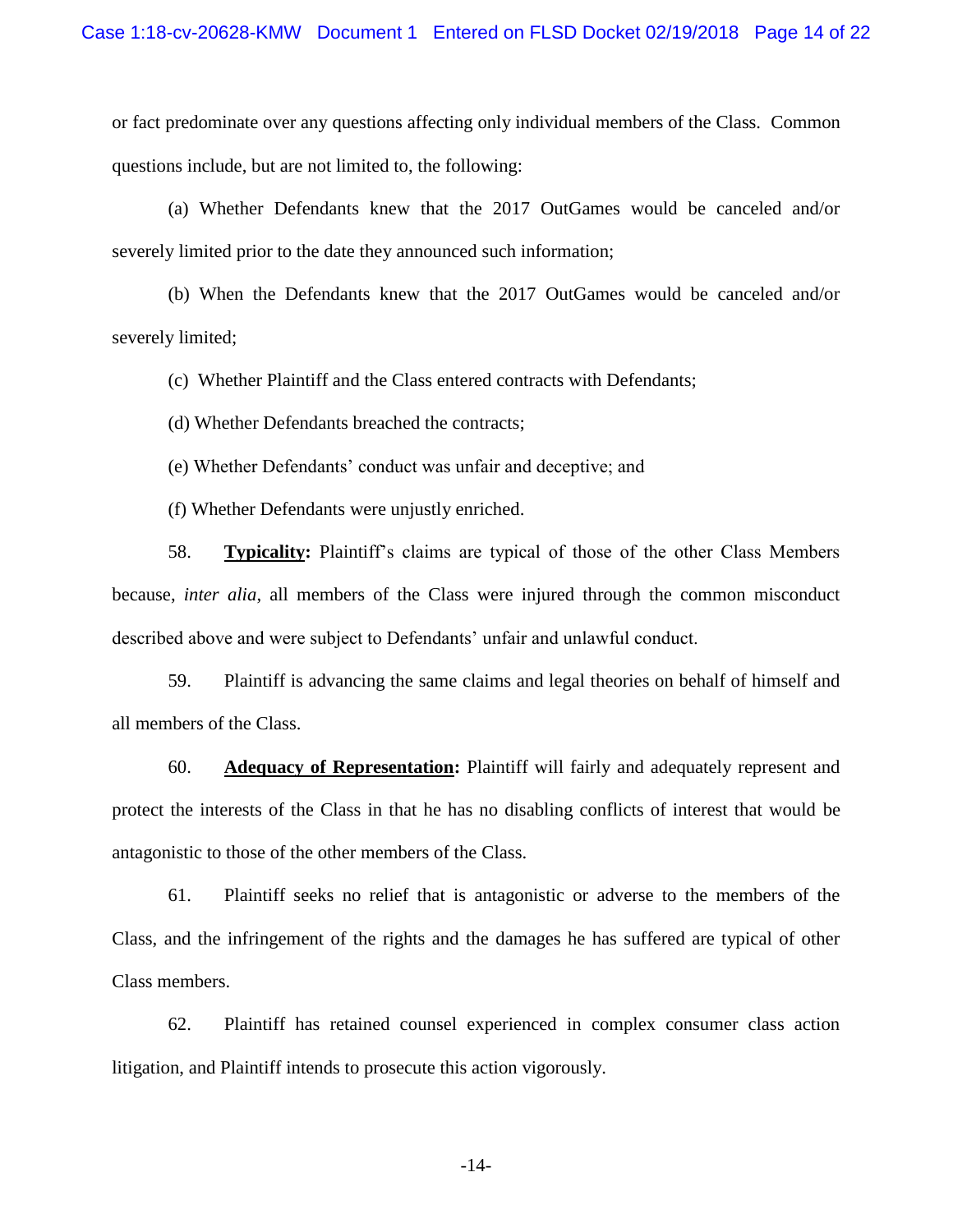63. **Superiority:** Class litigation is an appropriate method for fair and efficient adjudication of the claims involved herein.

64. Class action treatment is superior to all other available methods for the fair and efficient adjudication of the controversy alleged herein; as it will permit a large number of Class Members to prosecute their common claims in a single forum simultaneously, efficiently, and without the unnecessary duplication of evidence, effort and expense that hundreds of individual actions would require.

65. Class action treatment will permit the adjudication of relatively modest claims by certain Class Members, who could not individually afford to litigate a complex claim against a corporate defendant.

66. Further, even for those Class Members who could afford to litigate such a claim, it would still be economically impractical.

67. The nature of this action and the nature of laws available to Plaintiff make the use of the class action device a particularly efficient and appropriate procedure to afford relief to Plaintiff and the Class for the wrongs alleged because:

- a. Defendants would necessarily gain an unconscionable advantage if they were allowed to exploit and overwhelm the limited resources of each individual Class member with superior financial and legal resources;
- b. The costs of individual suits could unreasonably consume the amounts that would be recovered;
- c. Proof of a common course of conduct to which Plaintiff was exposed is representative of that experienced by the Class and will establish the right of each member of the Class to recover on the cause of action alleged; and
- d. Individual actions would create a risk of inconsistent results and would be unnecessary and duplicative of this litigation.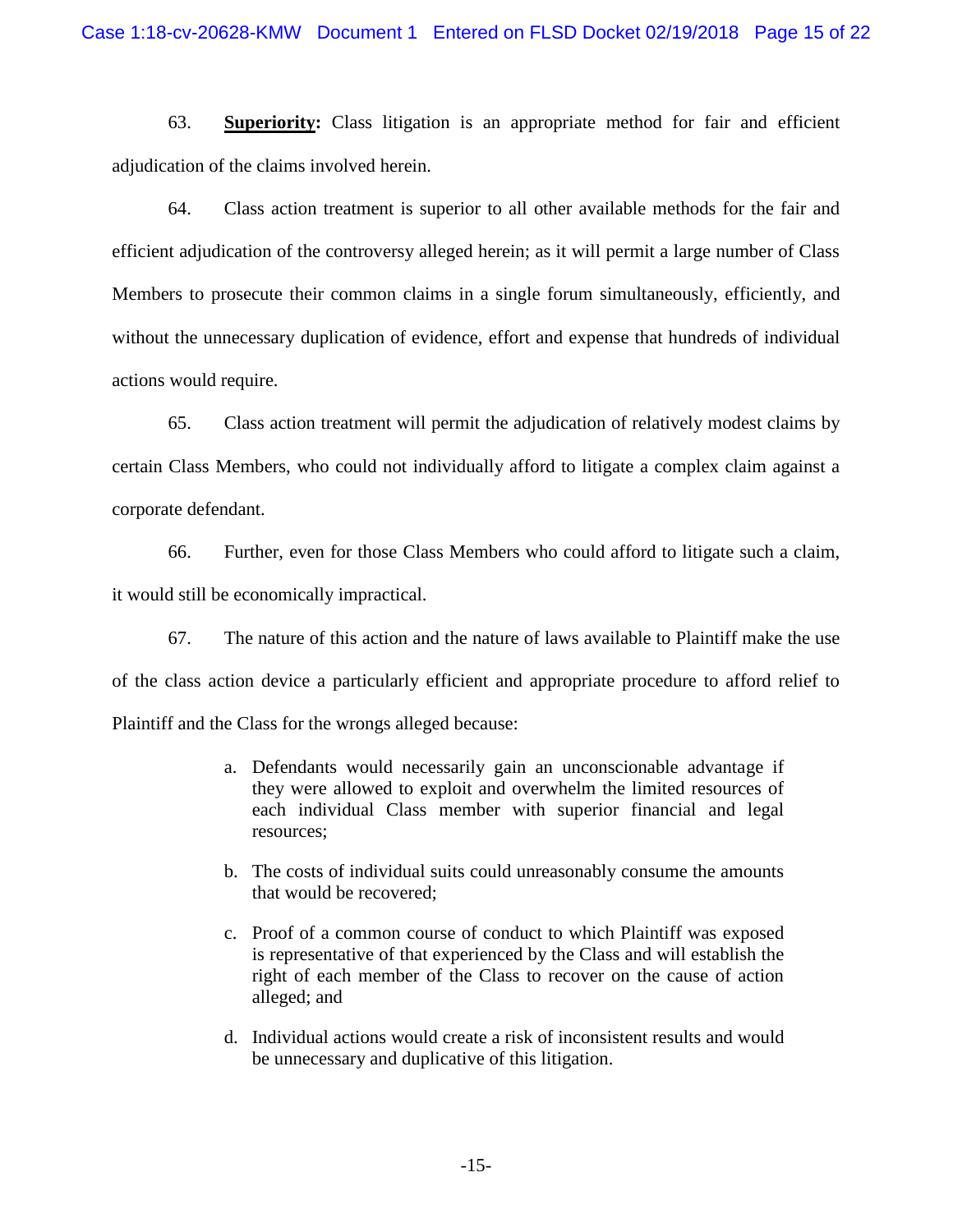# **FIRST CAUSE OF ACTION**

## **UNJUST ENRICHMENT (By Plaintiff Individually and On Behalf of All Class Members Against All Defendants)**

68. Plaintiff re-alleges and incorporates herein by reference each and every allegation

contained in the preceding paragraphs of this Complaint as thought fully set forth herein.

69. By registering for the OutGames and paying the registration fee, Plaintiff and the

Class conferred a benefit on the Defendants and the Defendants had knowledge of such benefit.

- 70. Defendants voluntarily accepted and retained the benefit conferred.
- 71. Defendants acceptance and retention of the benefits conferred by Plaintiffs and the

Class would be inequitable unless Defendants pay Plaintiff and the Class the value of the benefit.

#### **SECOND CAUSE OF ACTION**

# **VIOLATION OF FLORIDA'S DECEPTIVE AND UNFAIR TRADE PRACTICES ACT ("FDUTPA") – FLORIDA STATUTES § 501.201-.213 (By Plaintiff Individually and On Behalf of All Class Members Against All Defendants)**

72. Plaintiff re-alleges and incorporates herein by reference each and every allegation contained in the preceding paragraphs of this Complaint as thought fully set forth herein.

73. Chapter 501, Fla. Stat., Florida's Deceptive and Unfair Trade Practices Act is to be liberally construed to protect the consuming public, such as Plaintiff in this case, from those who engage in unfair methods of competition, or unconscionable, deceptive, or unfair acts or practices in the conduct of any trade or commerce.

74. Plaintiff is a "consumer" within the meaning of Fla. Stat. § 501.203(7).

75. Defendants engaged in "trade and commerce" within the meaning of Fla. Stat. § 501.203(8).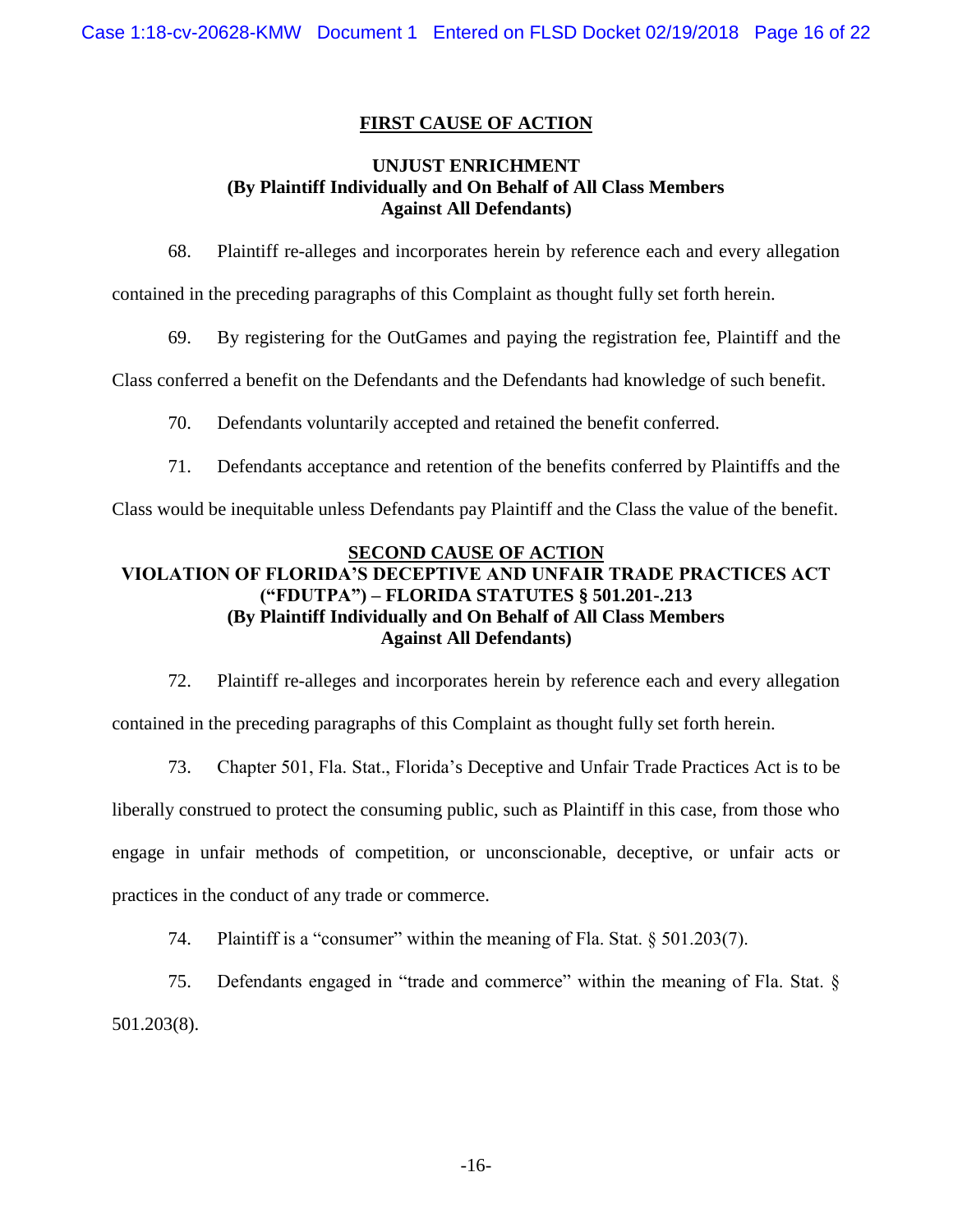76. While FDUTPA does not define "deceptive" and "unfair," it incorporates by reference the Federal Trade Commission's interpretations of these terms. The FTC has found that a "deceptive act or practice" encompasses "a representation, omission or practice that is likely to mislead the consumer acting reasonably in the circumstances, to the consumer's detriment."

77. Defendants aggressively – and cynically – marketed the OutGames as an elaborate global event in celebration of sporting competition, cultural sensitivity and harmony, and community. It purported to star dozens of public intellectuals, numerous performing artists, an inclusive and celebratory opening and closing ceremony, and ten days of athletic competition in a swath of athletic events.

78. Plaintiff purchased his registration package, airfare to Miami, hotel reservations at sponsoring hotel and OutGames hotel headquarters The Ritz-Carlton South Beach, and rental car reservations for the approximate sum of \$4,100, in reliance upon the promotional representations and subsequent guarantees that the OutGames would proceed contained herein.

79. The OutGames was required to pay a \$5,000 special event deposit to Miami Beach, but it never paid the deposit. The OutGames was required to submit proof of insurance and permit applications to Miami Beach by no later than May 12, 2017, but it never did so. As of the first day of the event, the OutGames did not have a special event permit, site plans for any of the 7 locations the OutGames purported to require, or insurance for the event. Each of these was necessary to the OutGames, but could not be procured.

80. Every representation indicating that the OutGames would go forward was a lie. It was impossible all along, and Defendants knew it.

81. Thus, inevitably, as Defendants had known for months would happen and lied about all along, on May 26, 2017, all of the sporting events except soccer, aquatics, and country

-17-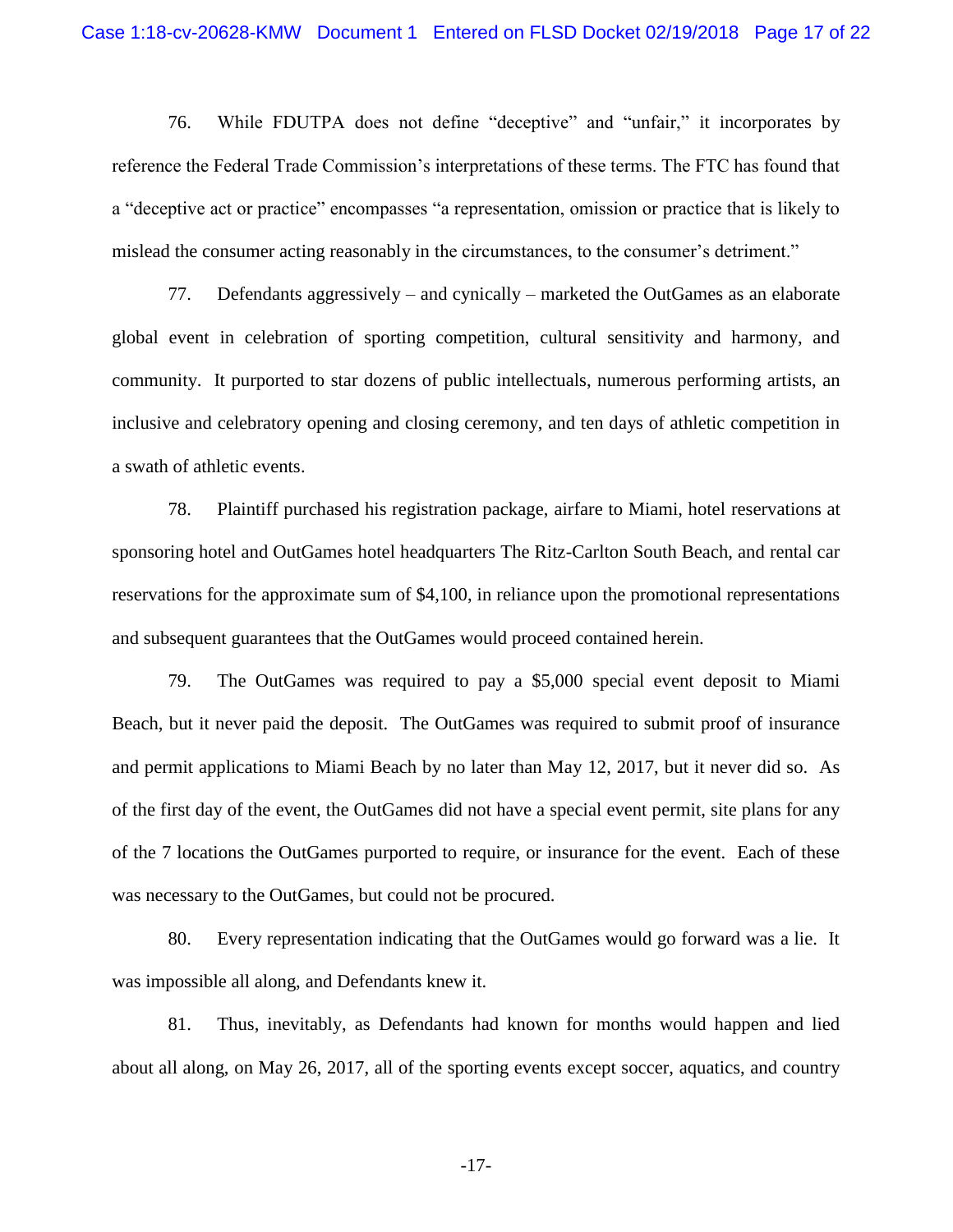western dance were canceled. The Opening and Closing Ceremonies were canceled. The Global Conference on Human Rights was reduced to a single-day affair undeserving of that lofty name, and the Culture event was mostly scrapped.

82. As a result of Defendants' deceptive and unfair practices, Plaintiff and thousands of competitors were left stuck with nonrefundable plane tickets, hotel reservations, expended vacation days, and travel reservations.

83. Therefore, Defendants engaged in unfair and deceptive trade practices in violation of Section 501.201 et seq., Fla. Stat.

84. Pursuant to §§ 501.211(1) and 501.2105, Fla. Stat., Plaintiff and the Class are entitled to recover from Defendants the reasonable amount of attorneys' fees Plaintiff has incurred in representing his interests in this matter.

# **THIRD CAUSE OF ACTION**<sup>3</sup> **BREACH OF CONTRACT (By Plaintiff Individually and On Behalf of All Class Members Against All Defendants)**

85. Plaintiff re-alleges and incorporates herein by reference each and every allegation contained in the preceding paragraphs of this Complaint as thought fully set forth herein.

86. By registering for the OutGames and paying the registration fee, Plaintiff and the Class entered into a contract with Defendants to provide a world-class sporting and cultural event, to include the sporting events Plaintiff and the Class registered for.

87. Plaintiff and the Class provided consideration for Defendants' promise to provide such an event and therefore performed their contractual obligations by paying the registration fees for the OutGames event.

 $\overline{a}$ 

<sup>3</sup> Plaintiff and the Class' contractual counts are pled in the alternative to their claim for unjust enrichment.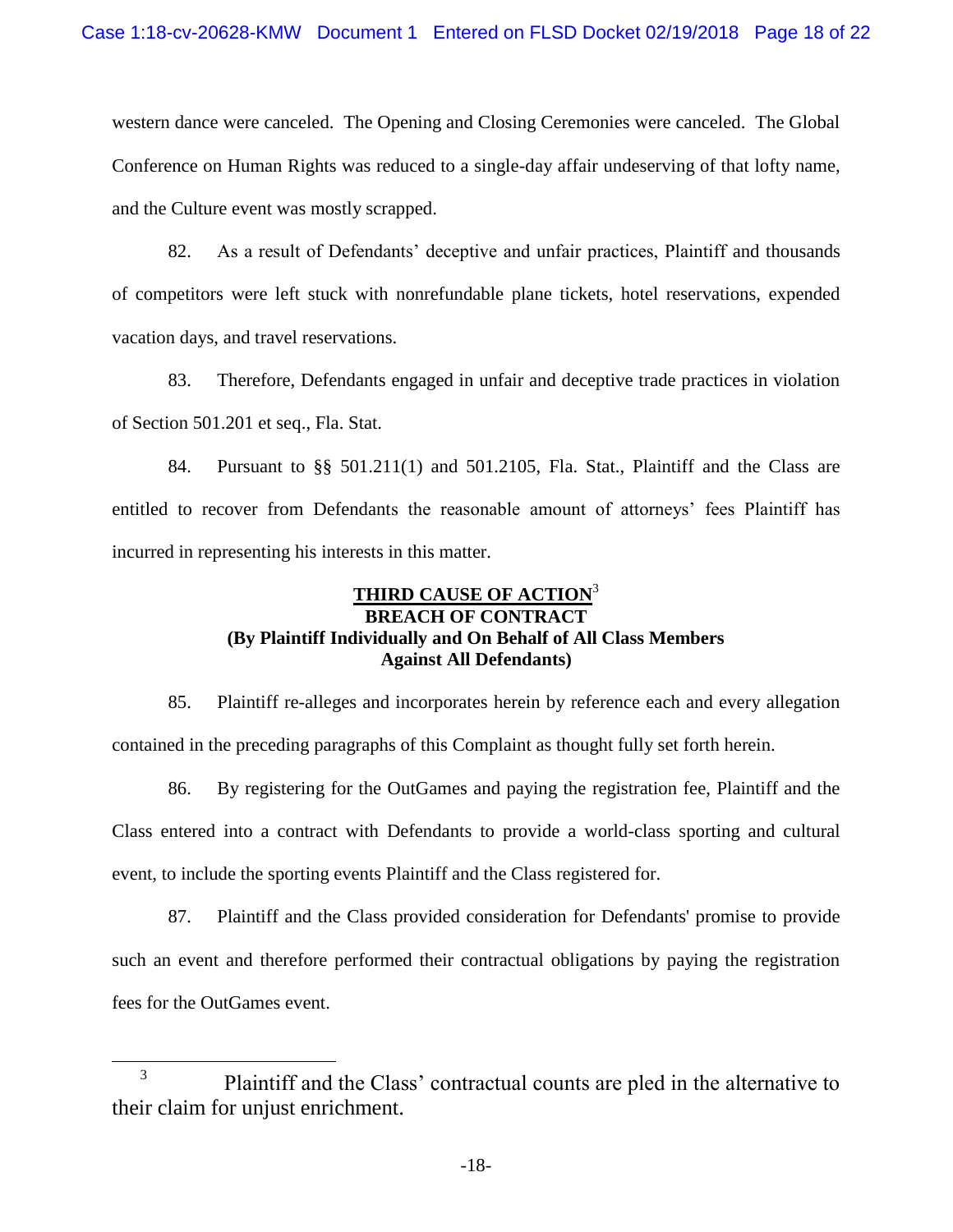88. Defendants breached the contract by failing to provide Opening and Closing ceremonies, and all but 3 of the dozens of sporting events they were contractually obligated to provide.

89. Plaintiff purchased his registration package, airfare to Miami, hotel reservations at sponsoring hotel and OutGames hotel headquarters The Ritz-Carlton South Beach, and rental car reservations for the approximate sum of \$4,100 in reliance upon Defendants' performance of the contractual agreement between Plaintiff and Defendants, and was therefore harmed by their breach of that contract.

# **FOURTH CAUSE OF ACTION**

# **BREACH OF IMPLIED CONTRACT (By Plaintiff Individually and On Behalf of All Class Members Against All Defendants)**

90. Plaintiff re-alleges and incorporates herein by reference each and every allegation contained in the preceding paragraphs of this Complaint as thought fully set forth herein.

91. A valid contract exists between Plaintiff and the Class by virture of their registration, and payment of the registration fee, for the OutGames. In consideration for such payments, Defendants were obligated to present, administrator and operate the OutGames in the manner described publicly to Plaintiffs and the Class.

92. Defendants breach the contract by failing to present, administrator and operate the OutGames in the manner described publicly to Plaintiffs and the Class.

93. Plaintiff and the Class conferred a benefit upon Defendants by registering for the OutGames and paying the registration fee.

94. Defendants have knowledge of the benefit conferred by Plaintiff and the Class.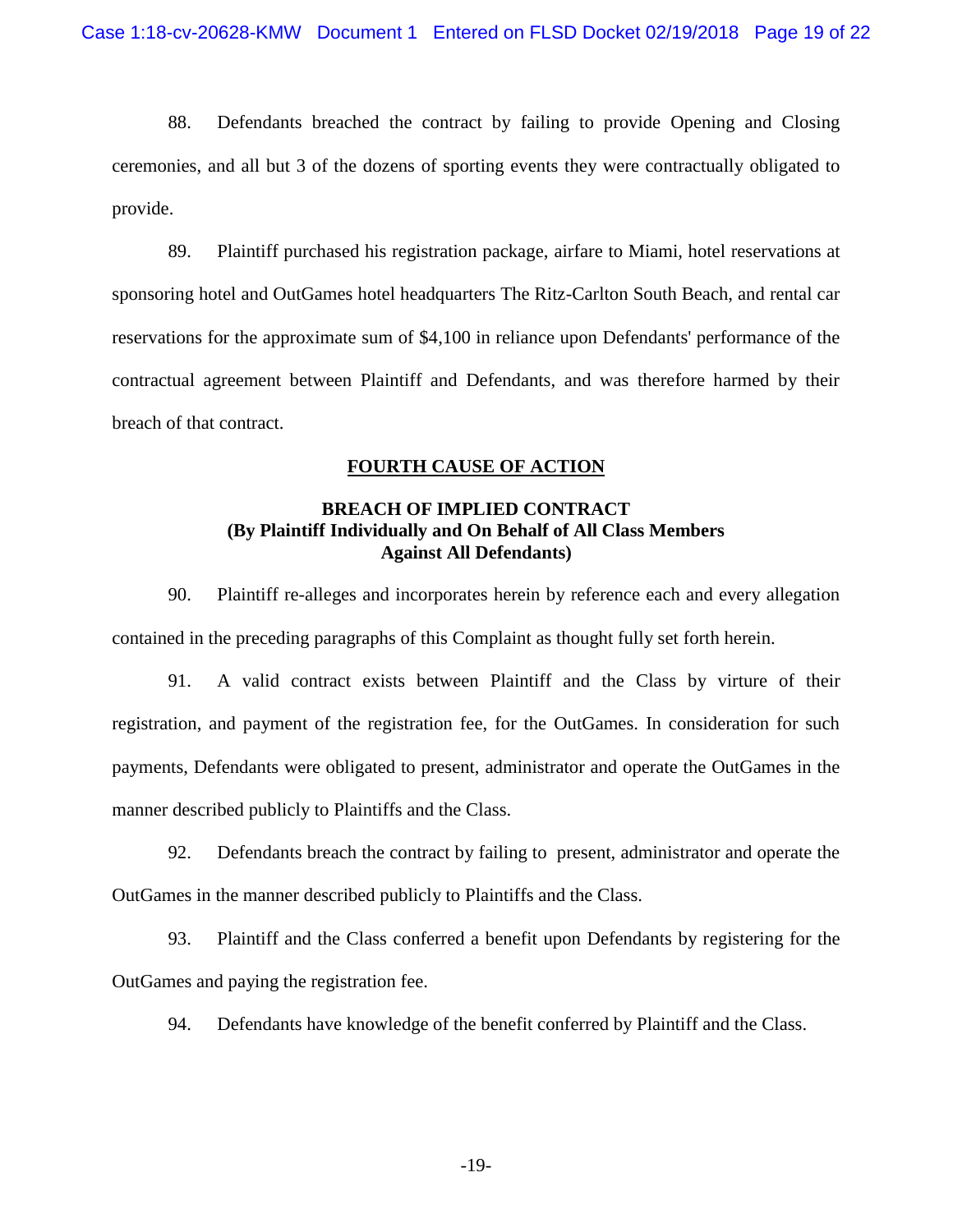95. Defendants voluntarily accepted these benefits that were conferred by Plaintiff and the Class.

96. It would be inequitable for Defendants to retain the benefits provided by Plaintiff and the class because Defendants obtained such monies through unlawful and deceptive means.

97. Defendants breach their implied contracts with Plaintiff and the Class by belatedly cancelling the events Plaintiff and the Class paid to attend.

98. Defendants' conduct caused Plaintiff and the Class to suffer damages.

99. Plaintiff's claim for breach of implied contract is pled in the alternative to his claims for breach of contract and unjust enrichment.

## **FIFTH CAUSE OF ACTION BREACH OF IMPLIED COVENANT OF GOOD FAITH AND FAIR DEALING (By Plaintiff Individually and On Behalf of All Class Members Against All Defendants)**

100. Plaintiff re-alleges and incorporates herein by reference each and every allegation contained in the preceding paragraphs of this Complaint as thought fully set forth herein.

101. By registering for the OutGames and paying the registration fee, Plaintiff and the Class entered into a contract with the Defendants to provide a world-class sporting and cultural event, to include the sporting events Plaintiff and the Class registered for.

102. Plaintiff and the Class provided consideration for Defendants' promise to provide such an event and therefore performed their contractual obligations by paying the registration fees for the OutGames event.

103. As demonstrated herein, Defendants consciously and deliberately interfered with Plaintiff and the Class's right to receive the benefits of that contract by failing to provide virtually any of the benefits of that contract and by cancelling the events Plaintiff and the Class paid to attend.

-20-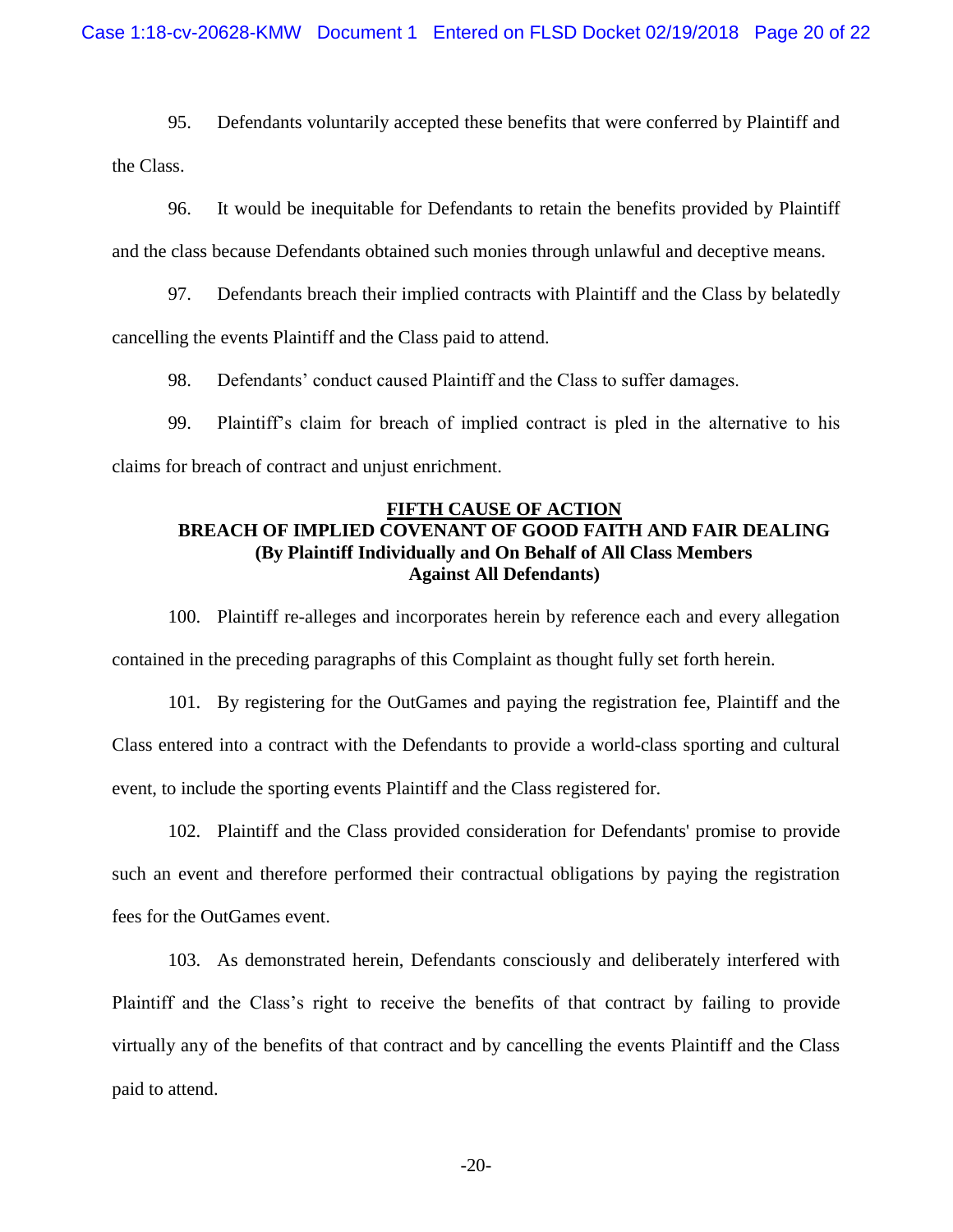104. Defendants' conduct caused Plaintiff and the Class to suffer damages.

## **DEMAND FOR JURY TRIAL**

Plaintiff, on behalf of himself and all others similarly situated, demands trial by jury in this action of all issues so triable.

## **RESERVATION OF RIGHTS**

Plaintiff, on behalf of himself and all others similarly situated, reserves the right to further amend this Complaint, upon completion of his investigation and discovery, to assert any additional claims for relief against Defendants or other parties as may be warranted under the circumstances and as allowed by law.

## **PRAYER FOR RELIEF**

**WHEREFORE,** Plaintiff Rodney Ferrell, individually and on behalf of all others

similarly situated, prays for relief as follows:

- (a) A declaration from this Court that this action is a proper class action, including certification of the proposed Class, appointment of Plaintiff as class representative, and appointment of Plaintiff's counsel as class counsel;
- (b) A judgment awarding Plaintiff and the Class Members restitution, including, without limitation, disgorgement of all profits and unjust enrichment that Defendants obtained as a result of their unlawful, unfair, and unlawful business practices and conduct;
- (c) A judgment awarding Plaintiff and the Class Members actual compensatory damages;
- (d) A judgment awarding Plaintiff and the Class Members exemplary and punitive damages for Defendants' knowing, willful, and intentional conduct;
- (e) Pre-judgment and post-judgment interest;
- (f) Attorneys' fees, expenses, and the costs of this action; and
- (g) All other and further relief as this Court deems necessary, just, and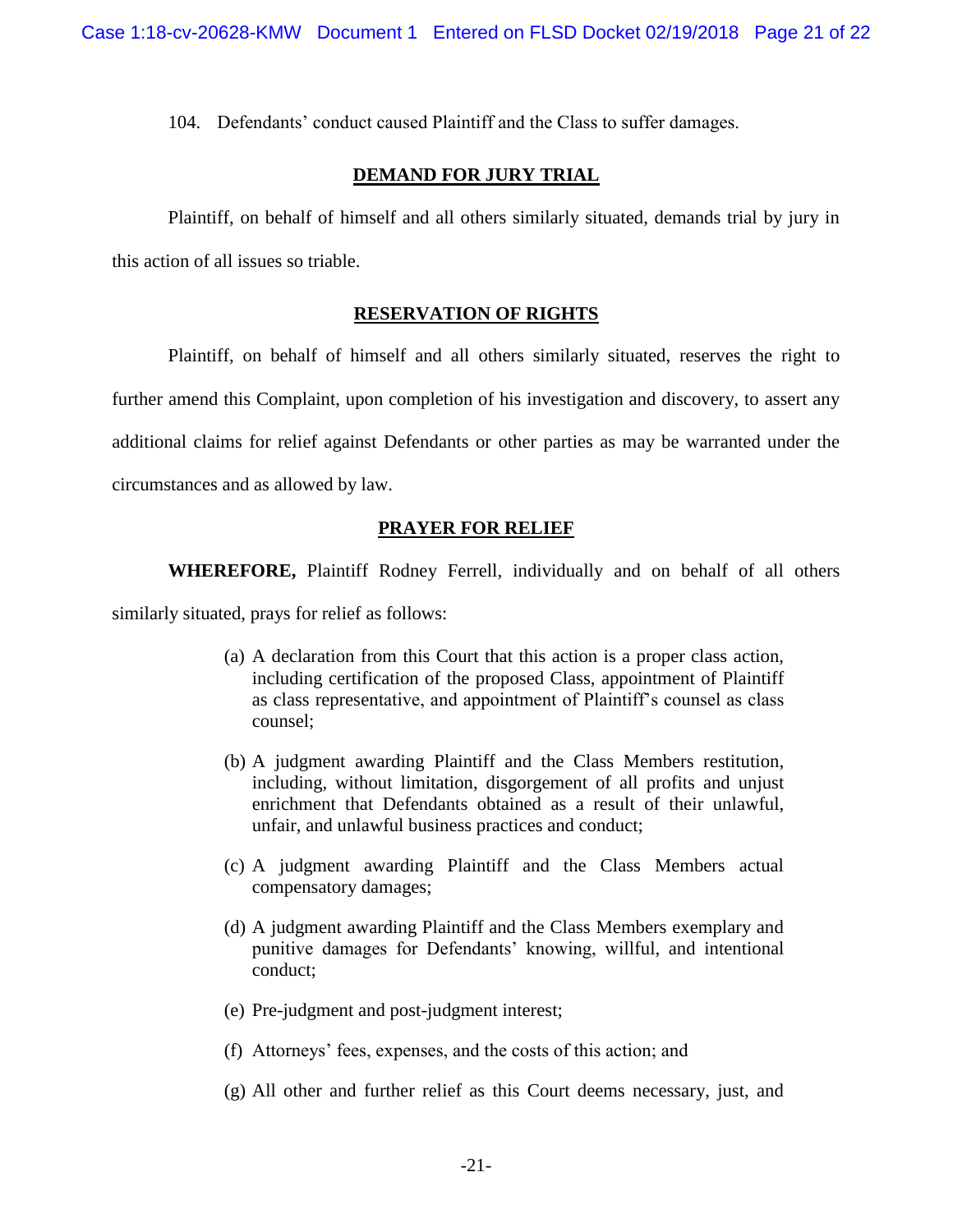proper.

Respectfully submitted,

## **WITES LAW FIRM**

Attorneys for Plaintiff and the Class 4400 North Federal Highway Lighthouse Point, FL 33064 954-570-8989/954-354-0205 (fax)

By: /s/ Marc A. Wites MARC A. WITES Fla. Bar No.: 24783 [mwites@wklawyers.com](mailto:mwites@wklawyers.com)

### **BEFFA LAW**

DARIN T. BEFFA Cal. Bar No. 248768 D.C. Bar No. 983257 (*Pro Hac Vice Admission to be Sought*) darin@beffalaw.com 445 South Figueroa Street, Suite 3100 Los Angeles, CA 90071 424-262-3332/424-217-4716 (fax)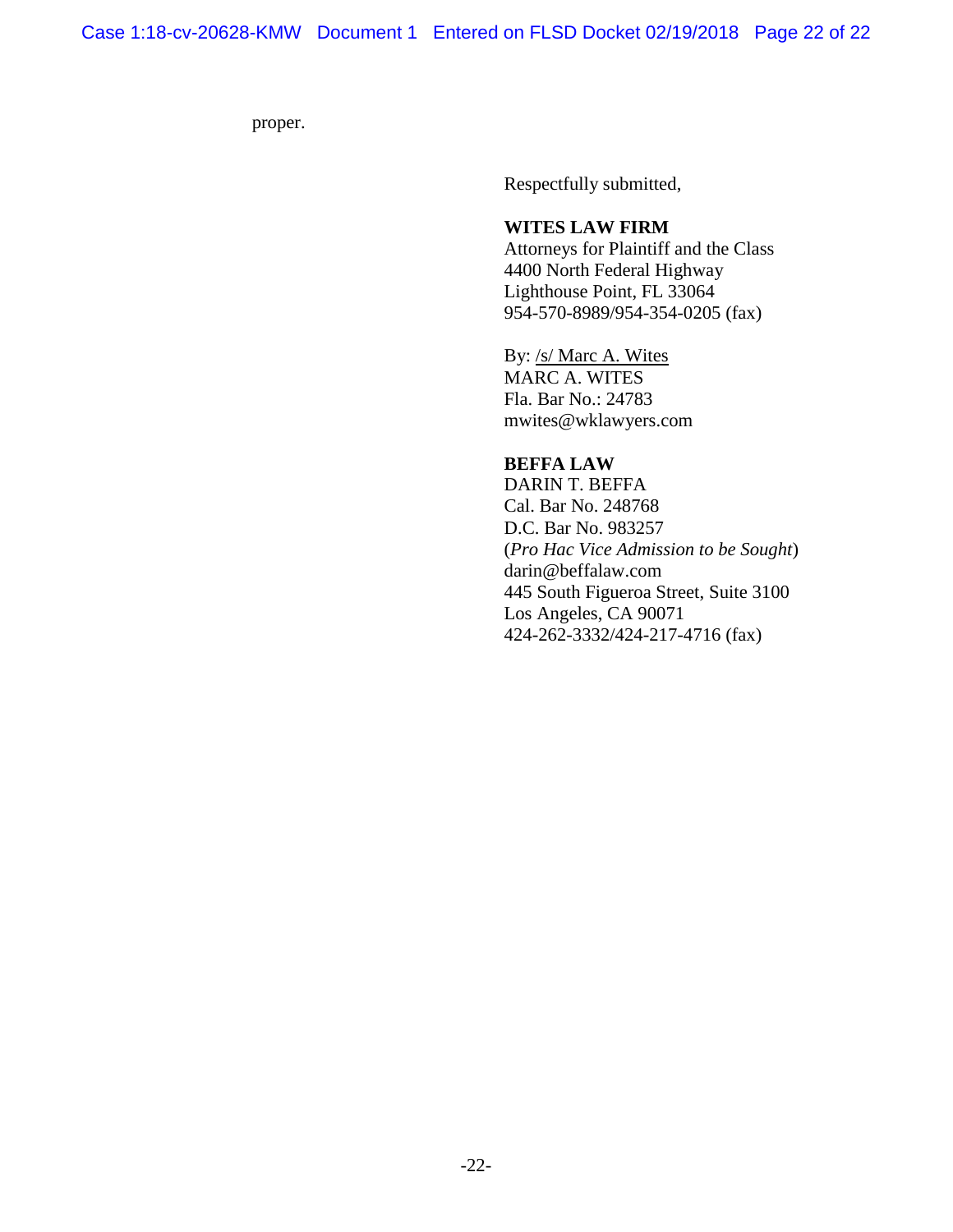Case 1:18-cv-20628-KMW Document 1-1 Entered on FLSD Docket 02/19/2018 Page 1 of 1

AO 440 (Rev. 06/12) Summons in a Civil Action

# UNITED STATES DISTRICT COURT

for the

Southern District of Florida

| RODNEY FERRELL, an individual,<br>on behalf of himself and all others<br>similarly situated,                                                        |  |
|-----------------------------------------------------------------------------------------------------------------------------------------------------|--|
| Plaintiff(s)                                                                                                                                        |  |
| V.                                                                                                                                                  |  |
| MIAMI REACH-MIAMI LGRT SPORTS &<br>CULTURAL LEAGUE, INC. a/k/a WORLD<br>OUTGAMES MIAMI 2017 a/k/a MIAMI OUT<br>GAMES, a Florida corporation, et al. |  |
| Defendant(s)                                                                                                                                        |  |

# Civil Action No.

To: *(Defendant's name and address)*

MIAMI BEACH-MIAMI LGBT SPORTS & CULTURAL LEAGUE, INC. a/k/a WORLD OUTGAMES MIAMI 2017 a/k/a MIAMI OUT GAMES, a Florida corporation 1200 WASHINGTON AVE, SUITE 220 MIAMI BEACH, FL 33139

**SUMMONS IN A CIVIL ACTION**

A lawsuit has been filed against you.

Within 21 days after service of this summons on you (not counting the day you received it) — or 60 days if you are the United States or a United States agency, or an officer or employee of the United States described in Fed. R. Civ. P. 12 (a)(2) or  $(3)$  — you must serve on the plaintiff an answer to the attached complaint or a motion under Rule 12 of the Federal Rules of Civil Procedure. The answer or motion must be served on the plaintiff or plaintiff's attorney, whose name and address are:

> MARC A. WITES, ESQ. WITES LAW FIRM 4400 N. FEDERAL HIGHWAY LIGHTHOUSE POINT, FL 33064 Phone: (954)- 933-4400

If you fail to respond, judgment by default will be entered against you for the relief demanded in the complaint. You also must file your answer or motion with the court.

*CLERK OF COURT*

Date: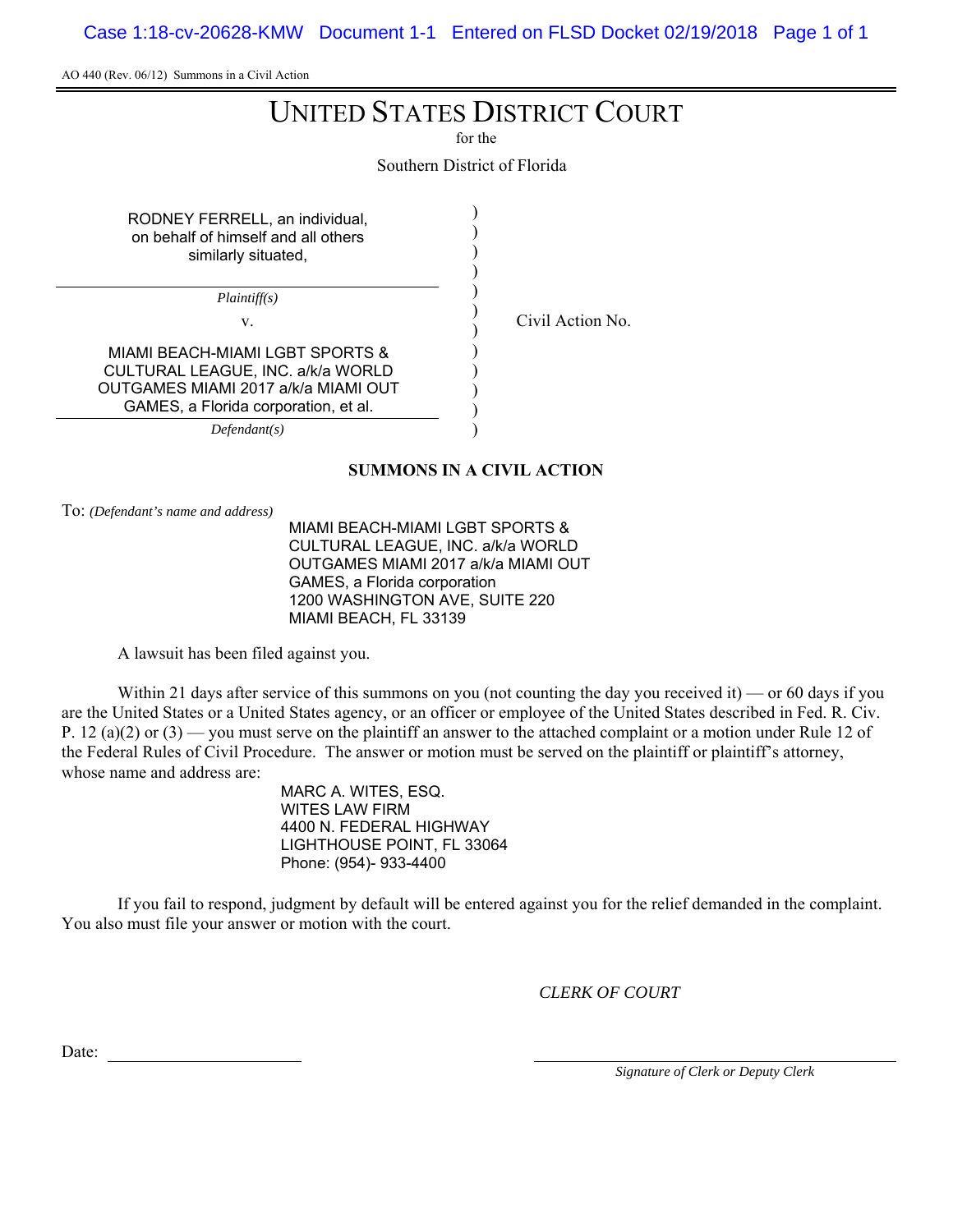Case 1:18-cv-20628-KMW Document 1-2 Entered on FLSD Docket 02/19/2018 Page 1 of 1

AO 440 (Rev. 06/12) Summons in a Civil Action

# UNITED STATES DISTRICT COURT

for the

Southern District of Florida

| RODNEY FERRELL, an individual,<br>on behalf of himself and all others<br>similarly situated,                                                        |  |
|-----------------------------------------------------------------------------------------------------------------------------------------------------|--|
| Plaintiff(s)                                                                                                                                        |  |
| V.                                                                                                                                                  |  |
| MIAMI BEACH-MIAMI LGBT SPORTS &<br>CULTURAL LEAGUE, INC. a/k/a WORLD<br>OUTGAMES MIAMI 2017 a/k/a MIAMI OUT<br>GAMES, a Florida corporation, et al. |  |
| Defendant(s)                                                                                                                                        |  |

# Civil Action No.

**SUMMONS IN A CIVIL ACTION**

To: *(Defendant's name and address)*

MIAMI BEACH-MIAMI LGBT SPORTS & CULTURAL LEAGUE, INC. a/k/a WORLD OUTGAMES MIAMI 2017 a/k/a MIAMI OUT GAMES, a Florida corporation 300 PENNSYLVANIA AVE., SUITE 103 MIAMI BEACH, FL 33139

A lawsuit has been filed against you.

Within 21 days after service of this summons on you (not counting the day you received it) — or 60 days if you are the United States or a United States agency, or an officer or employee of the United States described in Fed. R. Civ. P. 12 (a)(2) or  $(3)$  — you must serve on the plaintiff an answer to the attached complaint or a motion under Rule 12 of the Federal Rules of Civil Procedure. The answer or motion must be served on the plaintiff or plaintiff's attorney, whose name and address are:

> MARC A. WITES, ESQ. WITES LAW FIRM 4400 N. FEDERAL HIGHWAY LIGHTHOUSE POINT, FL 33064 Phone: (954)- 933-4400

If you fail to respond, judgment by default will be entered against you for the relief demanded in the complaint. You also must file your answer or motion with the court.

*CLERK OF COURT*

Date: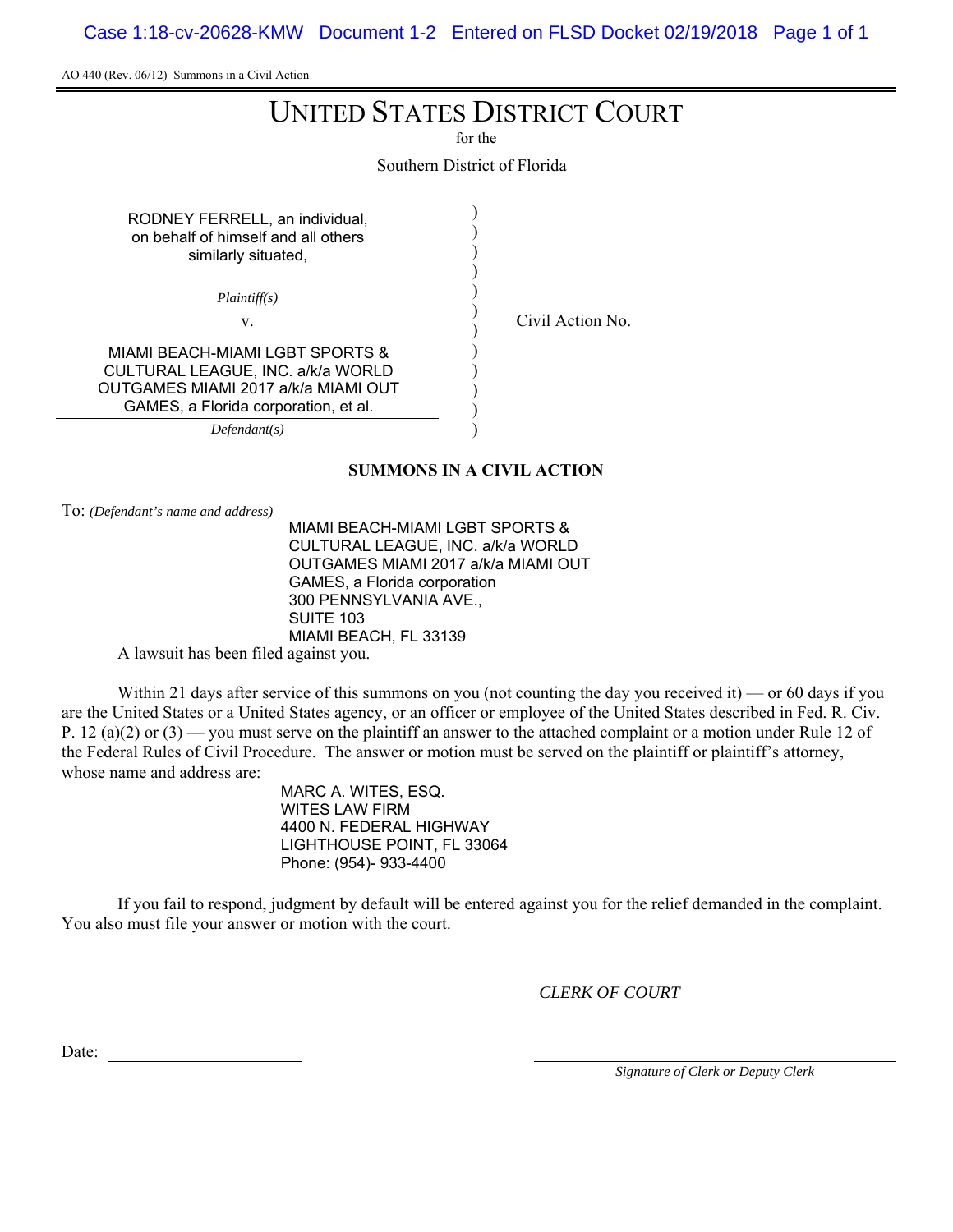Case 1:18-cv-20628-KMW Document 1-3 Entered on FLSD Docket 02/19/2018 Page 1 of 1

AO 440 (Rev. 06/12) Summons in a Civil Action

# UNITED STATES DISTRICT COURT

for the

Southern District of Florida

| RODNEY FERRELL, an individual,<br>on behalf of himself and all others<br>similarly situated,                                                        |  |
|-----------------------------------------------------------------------------------------------------------------------------------------------------|--|
| Plaintiff(s)                                                                                                                                        |  |
| V.                                                                                                                                                  |  |
| MIAMI BEACH-MIAMI LGBT SPORTS &<br>CULTURAL LEAGUE, INC. a/k/a WORLD<br>OUTGAMES MIAMI 2017 a/k/a MIAMI OUT<br>GAMES, a Florida corporation, et al. |  |
| Defendant(s)                                                                                                                                        |  |

Civil Action No.

**SUMMONS IN A CIVIL ACTION**

To: *(Defendant's name and address)* IVAN CANO, an individual 1210 WASHINGTON AVE., SUITE 220 MIAMI BEACH, FL 33139

A lawsuit has been filed against you.

Within 21 days after service of this summons on you (not counting the day you received it) — or 60 days if you are the United States or a United States agency, or an officer or employee of the United States described in Fed. R. Civ. P. 12 (a)(2) or  $(3)$  — you must serve on the plaintiff an answer to the attached complaint or a motion under Rule 12 of the Federal Rules of Civil Procedure. The answer or motion must be served on the plaintiff or plaintiff's attorney, whose name and address are:

> MARC A. WITES, ESQ. WITES LAW FIRM 4400 N. FEDERAL HIGHWAY LIGHTHOUSE POINT, FL 33064 Phone: (954)- 933-4400

If you fail to respond, judgment by default will be entered against you for the relief demanded in the complaint. You also must file your answer or motion with the court.

*CLERK OF COURT*

Date: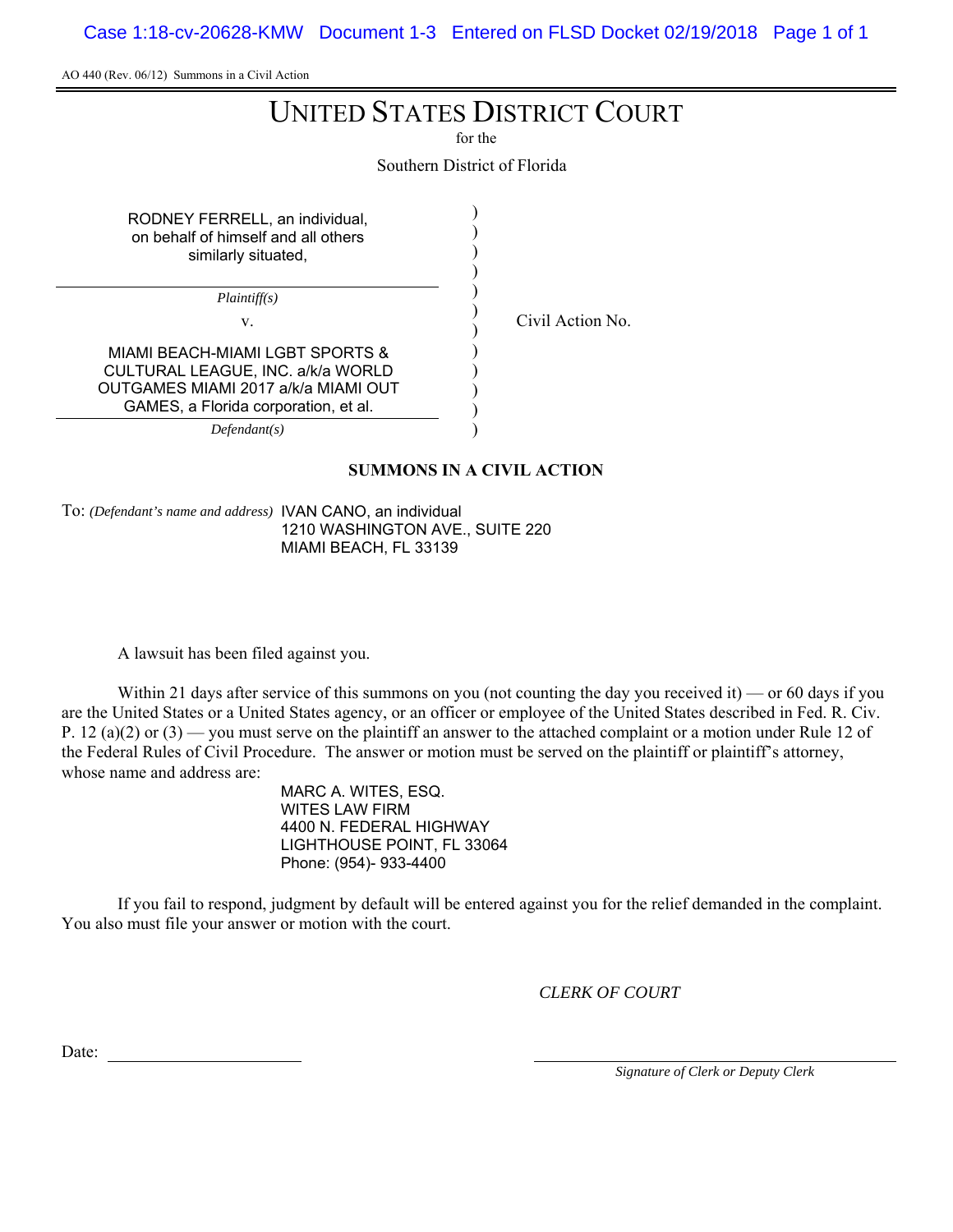Case 1:18-cv-20628-KMW Document 1-4 Entered on FLSD Docket 02/19/2018 Page 1 of 1

AO 440 (Rev. 06/12) Summons in a Civil Action

# UNITED STATES DISTRICT COURT

for the

Southern District of Florida

| RODNEY FERRELL, an individual,<br>on behalf of himself and all others<br>similarly situated,                                                        |  |
|-----------------------------------------------------------------------------------------------------------------------------------------------------|--|
| <i>Plaintiff(s)</i>                                                                                                                                 |  |
| V.                                                                                                                                                  |  |
| MIAMI BEACH-MIAMI LGBT SPORTS &<br>CULTURAL LEAGUE, INC. a/k/a WORLD<br>OUTGAMES MIAMI 2017 a/k/a MIAMI OUT<br>GAMES, a Florida corporation, et al. |  |
| Defendant(s)                                                                                                                                        |  |

Civil Action No.

**SUMMONS IN A CIVIL ACTION**

To: *(Defendant's name and address)* KEITH HART, an individual 5321 BUCHANAN ST. HOLLYWOOD, FL 33021

A lawsuit has been filed against you.

Within 21 days after service of this summons on you (not counting the day you received it) — or 60 days if you are the United States or a United States agency, or an officer or employee of the United States described in Fed. R. Civ. P. 12 (a)(2) or  $(3)$  — you must serve on the plaintiff an answer to the attached complaint or a motion under Rule 12 of the Federal Rules of Civil Procedure. The answer or motion must be served on the plaintiff or plaintiff's attorney, whose name and address are:

> MARC A. WITES, ESQ. WITES LAW FIRM 4400 N. FEDERAL HIGHWAY LIGHTHOUSE POINT, FL 33064 Phone: (954)- 933-4400

If you fail to respond, judgment by default will be entered against you for the relief demanded in the complaint. You also must file your answer or motion with the court.

*CLERK OF COURT*

Date: